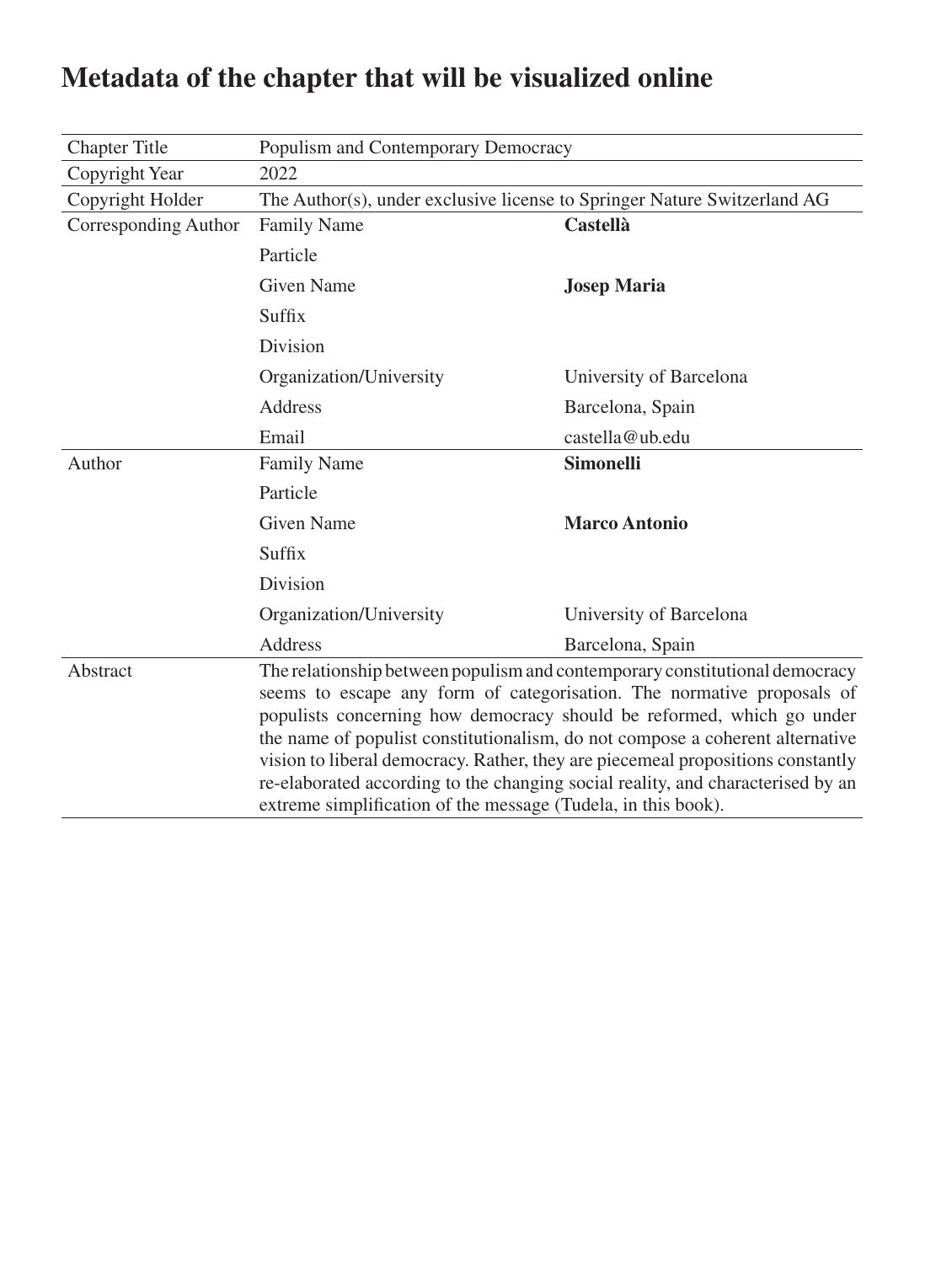## Populism and Contemporary Democracy

*Josep Maria Castellà and Marco Antonio Simonelli*

## 1 A CONTROVERSIAL RELATIONSHIP?

The relationship between populism and contemporary constitutional democracy seems to escape any form of categorisation. The normative proposals of populists concerning how democracy should be reformed, which go under the name of populist constitutionalism, $<sup>1</sup>$  do not compose</sup> 4 5 6 7

1Populist constitutionalism must be kept distinguished from constitutional populism, a doctrine originated in the 1990s in the United States and elaborated in the work of Akhil Reed Amer, who once stated 'I suppose if someone asked me, "What is your constitutional philosophy?" I might say that I am a constitutionalist, a textualist, and a populist'. The purpose of this doctrine was to correct the imbalance between the democratic and the aristocratic element of American democracy and advocated essentially for more instruments of democratic participation and less activism from the side of the US Supreme Court. To put it otherwise, constitutional populism does not seek to overstep the boundaries of constitutional democracy but to correct its current equilibrium, by offering a textual reading of the

© The Author(s), under exclusive license to Springer Nature Switzerland AG 2022 J. M. Castellà Andreu, M. A. Simonelli (eds.), *Populism and Contemporary Democracy in Europe*, [https://doi.org/10.1007/978-3-030-92884-1\\_1](https://doi.org/10.1007/978-3-030-92884-1_1#DOI)

2

3

1

J. M. Castellà (⊠) • M. A. Simonelli University of Barcelona, Barcelona, Spain e-mail: [castella@ub.edu](mailto:castella@ub.edu)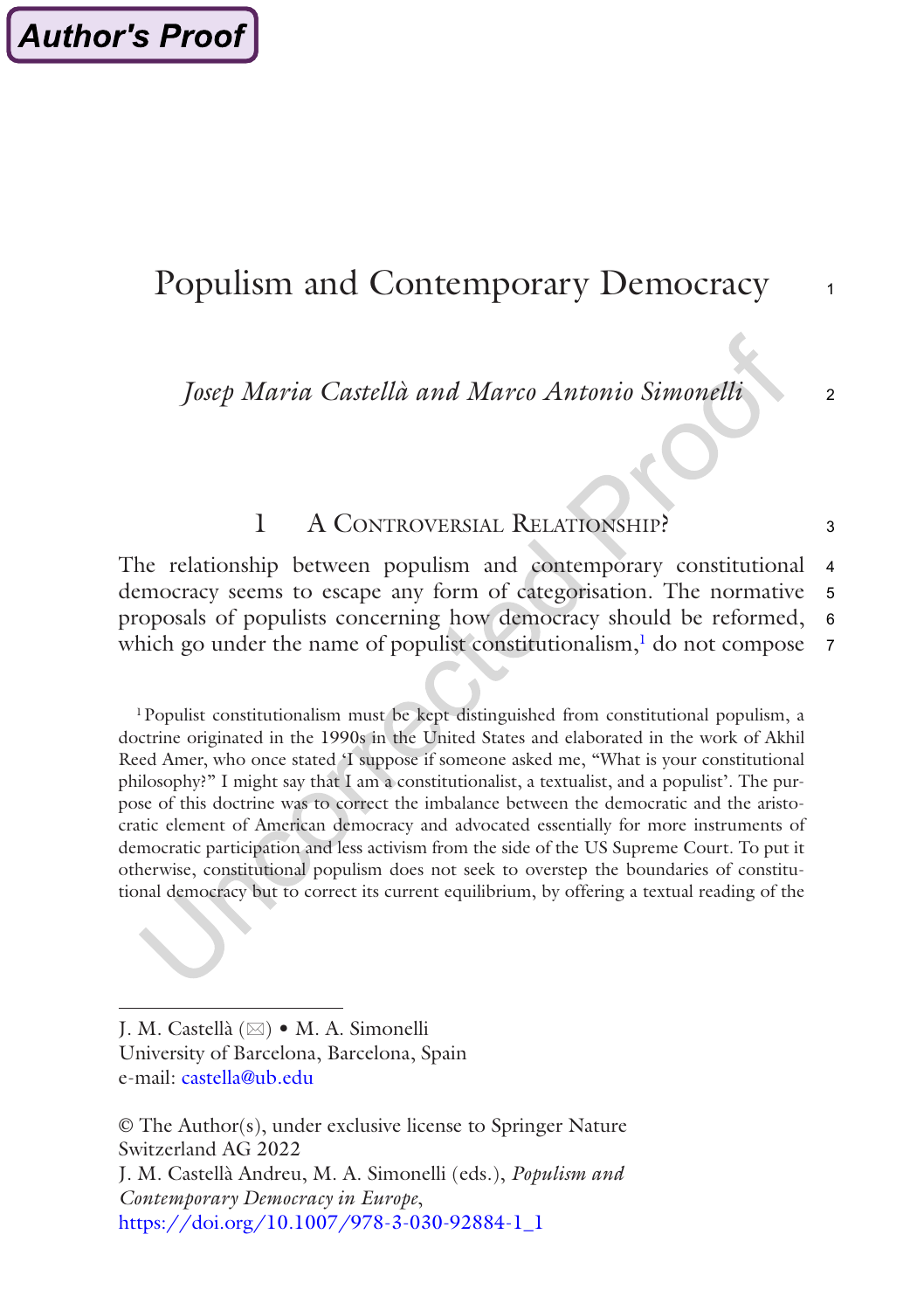## **Author's Proof**

#### J. M. CASTELLÀ AND M. A. SIMONELLI

a coherent alternative vision to liberal democracy.2 Rather, they are piecemeal propositions constantly re-elaborated according to the changing social reality,<sup>3</sup> and characterised by an extreme simplification of the message (Tudela, in this book). 8 9 10 11

Amongst the elements shared by all populist narratives, the least common denominator seems to be the reaffirmation of the centrality of the sovereign will of the people that, in the populist discourse, is embodied not in the representative institutions, but in the populist party or leader itself. In force of this self-conferred democratic legitimisation, populists engage in a dichotomic dialectic of 'us and them', which allows them to affirm that any constraint on the will of the 'true people' imposed by the 'system' is an attack to popular sovereignty and democracy.4 12 13 14 15 16 17 18 19

In this way, the 'We, the People' of the US Constitution Preamble, enshrining the idea that the source of legitimacy of the whole legal order is to be found in the popular will, which by establishing the separation of powers and by delegating the government to representatives limits itself, is transformed by populists into 'We are the people'.<sup>5</sup> Simply with this small change of words, the message conveys a completely different meaning: populists pretend to speak in the name of every citizen. 20 21 22 23  $24$ 25 26

Constitution. See Reed Amar, *A Few Thoughts on Constitutionalism,* Textualism; Parker, *Here, the People Rule*.

2The political manifesto of this doctrine may be the famous speeches of Prime Minister Orbán delivered annually in Băile Tusnad, in particular those of 2014 and 2019, where the Hungarian Prime Minister tried to frame 'illiberal democracy' as a legitimate alternative to liberal constitutional democracy. The text of the two speeches, translated into English, can be retrieved on the official website of the Hungarian government. Respectively at: [https://2015-2019.kormany.hu/en/the-prime-minister/the-prime-minister-s-speeches/](https://2015-2019.kormany.hu/en/the-prime-minister/the-prime-minister-s-speeches/prime-minister-viktor-orban-s-speech-at-the-25th-balvanyos-summer-free-university-and-student-camp) [prime-minister-viktor-orban-s-speech-at-the-25th-balvanyos-summer-free-university-and](https://2015-2019.kormany.hu/en/the-prime-minister/the-prime-minister-s-speeches/prime-minister-viktor-orban-s-speech-at-the-25th-balvanyos-summer-free-university-and-student-camp)[student-camp](https://2015-2019.kormany.hu/en/the-prime-minister/the-prime-minister-s-speeches/prime-minister-viktor-orban-s-speech-at-the-25th-balvanyos-summer-free-university-and-student-camp); [https://2015-2019.kormany.hu/en/the-prime-minister/the-prime](https://2015-2019.kormany.hu/en/the-prime-minister/the-prime-minister-s-speeches/prime-minister-viktor-orban-s-speech-at-the-30th-balvanyos-summer-open-university-and-student-camp)minister- [s-speeches/](https://2015-2019.kormany.hu/en/the-prime-minister/the-prime-minister-s-speeches/prime-minister-viktor-orban-s-speech-at-the-30th-balvanyos-summer-open-university-and-student-camp) [prime-minister-viktor-orban-s-speech-at-the-30th-balvanyos-summer-open-university-and](https://2015-2019.kormany.hu/en/the-prime-minister/the-prime-minister-s-speeches/prime-minister-viktor-orban-s-speech-at-the-30th-balvanyos-summer-open-university-and-student-camp)[student-camp](https://2015-2019.kormany.hu/en/the-prime-minister/the-prime-minister-s-speeches/prime-minister-viktor-orban-s-speech-at-the-30th-balvanyos-summer-open-university-and-student-camp) last accessed 30 September 2021.

3On the adaptability of the populist discourse, see *Debras*, in this book.

<sup>4</sup> Some authors outlined the main claims of a populist constitutional theory. These are namely (1) the prevalence of the rule of men over the rule of law; (2) the unity and immediateness of the people will and (3) a strong accent on constitutional identity. See Corrias, *Populism in a Constitutional Key,* 6–26.

<sup>5</sup>This slogan was actually used by the German far-right political movement Pegida (*Patriotische Europäer gegen die Islamisierung des Abendlandes*) in the street rallies against German immigration policy in 2014 and 2015. See Mounk, *El pueblo contra la democracia,* 25.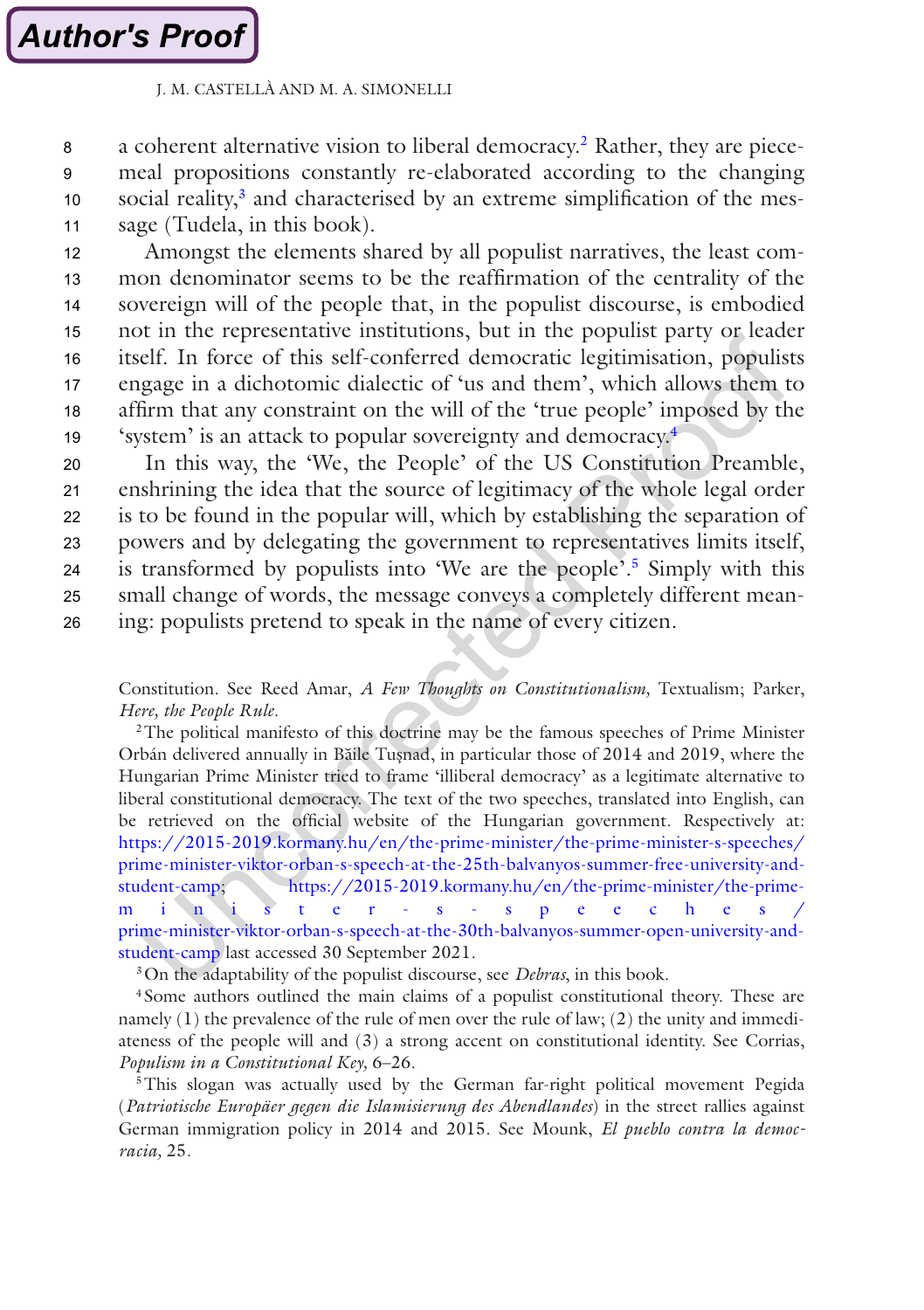According to Mudde, however, such a message is not entirely negative. Populism, in fact, may constitute 'an illiberal democratic response to undemocratic liberalism' (Mudde and Rovira [2013\)](#page-21-0), and rather than an attack on constitutional democracy, it would be a corrective to a deficit thereof. Constitutional democracy indeed presupposes an 'aspiration to a fair equilibrium' between, on the one hand, the democratic principle, reflected in the respective roles assigned to the parliament and the government in the decision-making process and, on the other hand, the rule of law, expressed by the subjection of the policymakers to the laws and the constitution, enforced mainly through the judicial review of legislation (Fioravanti [2011](#page-20-0)). In this light, this demand for more democratic legitimacy may actually constitute a legitimate effort to reaffirm the democratic principle *vis-à-vis* a perceived disempowerment of elected bodies provoked by the rise of unelected ones. Be that as it may, if we accept that the core element of populism is the claim to embody the sovereign popular will, we can evaluate the apparently ambiguous relationship between populism and constitutional democracy by looking at the concrete effects this claim has on the various components of constitutional democracy. 27 28 29 30 31 32 33 34 35 36 37 38 39 40 41 42 43 44

The questions to be answered are essentially two. First, how the pretence to embody the popular will affects the functioning of the ordinary mechanisms of representative democracy? And, second, how the affirmation of the primacy of the sovereign will of the people affects the rule of law and the role of the institutions that are deputed to check the majority's actions? 45 46 47 48 49 50

Without having the ambition of offering an all-embracing picture of these effects, in the following pages we will try to shed some light on the points of friction between populism and contemporary democracy, and show to what extent populism can be considered a healthy reaction to an existing imbalance in the democratic equilibrium. 51 52 53 54 55

## 2 POPULISM AND REPRESENTATIVE DEMOCRACY

56

Despite a generalised tendency to consider representative democracy incompatible with populism, Müller has argued that without representative democracy there could not be populism (Müller [2014](#page-21-0), 43). Populist parties indeed do not want to overcome representative democracy, their ambition is to be the first representative of the popular will and they participate in elections to achieve this goal. But, as we said, the question to be 57 58 59 60 61 62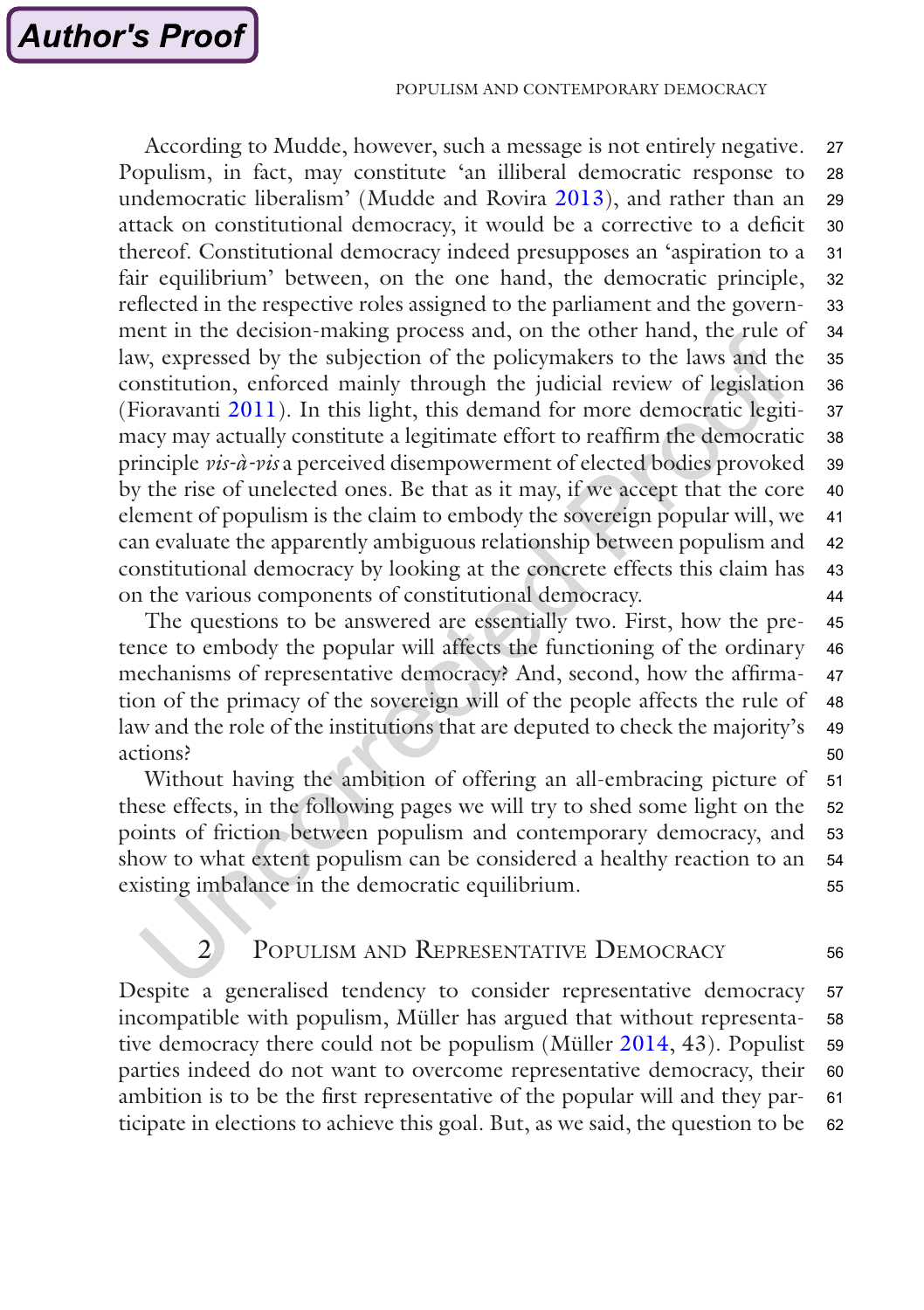asked here is what consequence has the populist claim to embody the will of the people on the system of representation of constitutional democracy. 63 64

In the propositions of populist parties concerning the role of legislative assemblies, this claim is declined into two distinct forms. First, populists depict the parliaments as expensive institutions protecting only the interests of the elite. Second, in the populist narrative, the only genuine form of democracy is direct democracy, hence they tend to advocate for an extensive use of referenda. 65 66 67 68 69 70

Concerning the former aspect, it may be worth remembering that populism tends to be strong in places with fragmented parliamentary systems: when the smooth functioning of parliaments has been hindered by an excessive fragmentation of political parties in the representative assembly, this constitutes the ideal breeding ground for populist phenomena to rise (Müller [2014](#page-21-0)). The populist solutions to the fragmentation and deadlocks of parliamentary systems are of two kinds. First, they propose the introduction of mechanism to ensure the MPs' obedience to the party leader in order to foster internal party cohesion. In Italy, for instance, the 5 Star Movement supported by the Northern League proposed the introduction of the most stringent form of control over MPs', the imperative mandate. However, as this would require amending Article 67 of the Italian Constitution, which explicitly prohibits imperative mandate, the 5 Star Movement adopted an internal rule against phenomena of 'floor crossing', providing the imposition of a pecuniary sanction of 100,000 Euros on the MP leaving the party. 71 72 73 74 75 76 77 78 79 80 81 82 83 84 85 86

On the other, they propose to reduce the size of parliaments, with the stated aim of reducing the cost of the institution. Always the 5 Star Movement managed to push through the parliament a constitutional reform which will reduce approximately one-third of the members of both chambers of the Italian Parliament (the Chamber of Deputies from 630 members to 400 and the Senate from 315 to 200 members).<sup>6</sup> A similar proposal is the one contained in the political programme of Marine Le Pen *Rassemblement National*, which aims at reducing the number of members of both the lower and upper house of the French parliament.7 87 88 89 90 91 92 93 94 95

7Further, this proposal is accompanied by another which aims at introducing a majority bonus to the party who obtains at least the 30% of the popular vote in a newly designed proportional electoral system. Evidently, the combined effect of these proposals would be the

<sup>6</sup> It is worth noting that, insofar, this represents the sole institutional reform proposed by the 5 Star Movement, that ultimately saw the light, after it was approved in a referendum held on the 20–21 of September 2021.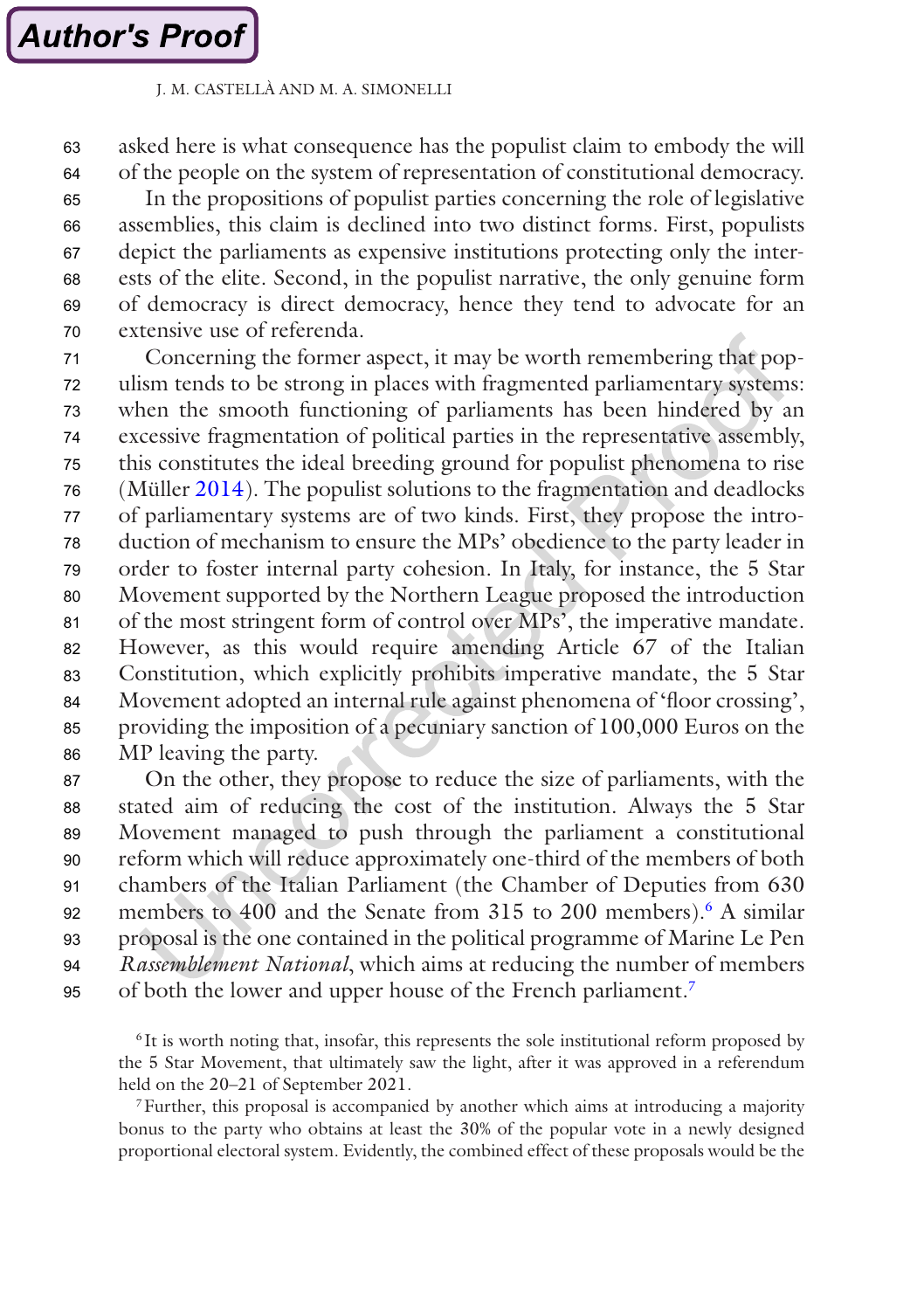When populist reach the power, their intentions concerning the role of parliaments become even clearer. The events in Czech Republic are a good case in point. In 2013, Czech Republic's first directly elected president, Miloš Zeman, using the legitimacy deriving from its direct election proceeded to directly appoint his own government, completely bypassing the Czech parliament. This arrogation of the key power of government formation, that under the Czech constitution belongs to the parliament, made without any formal amendment to the Constitution, signals the idea of the parliament's subordination to the executive. Subsequently, in 2017, the winner of the parliamentary elections and current Prime Minister, Andrej Babiš, pledged to abolish the upper chamber of the Parliament (Senate) and to reduce the number of MPs in the lower chamber from 200 to 101. Once again, the combined effect of these proposals results in a weakening of the parliament's role, which is deprived of its most significant check on the executive and reduced in size. Yet, unlike Orbán, Babiš does not have the required majority to push through the Parliament these constitutional amendments. 96 97 98 99 100 101 102 103 104 105 106 107 108 109 110 111 112

In Hungary, in fact, the powers of the National Assembly have been significantly curtailed by *Fidesz*'s reforms.8 A case in point is the Budget Council's veto right on approval of the annual budget law passed by the parliament. Although the Council, an organ supporting Parliament's legislative activities, may refuse to give consent only in specified cases (e.g. if the budget bill would allow state debt to exceed half of the GDP), in case the Budget Council denies its consent to the budget, the President of the Republic may dissolve the parliament and this constitutes an exceptional restriction of the Parliament's budgetary power. Evidently, in a parliamentary system, as Hungary formally still is, this constitutes a drastic curtailment of parliamentary prerogatives in a fundamental competence of the legislative assembly.<sup>9</sup> 113 114 115 116 117 118 119 120 121 122 123 124

To be fair, the problem of parliaments' marginalisation in constitutional democracy precedes the advent of populism in Europe. In order to give 125 126

injection of a further majoritarian element in the French democracy, to the detriment of parliamentarian component.

<sup>8</sup>More in details on the reforms implemented by the Orbán's government concerning the role of parliament, see Szente, *How Populism Destroys Political Representation*, 1609–1618.

<sup>9</sup> Similar criticisms were revised in the first EU report on the rule of situation in Hungary, the s.c. Tavares Report. See European Parliament ((2012/2130(INI)), *Report on the situation of fundamental rights: standards and practices in Hungary (pursuant to the European Parliament resolution of 16 February 2012*.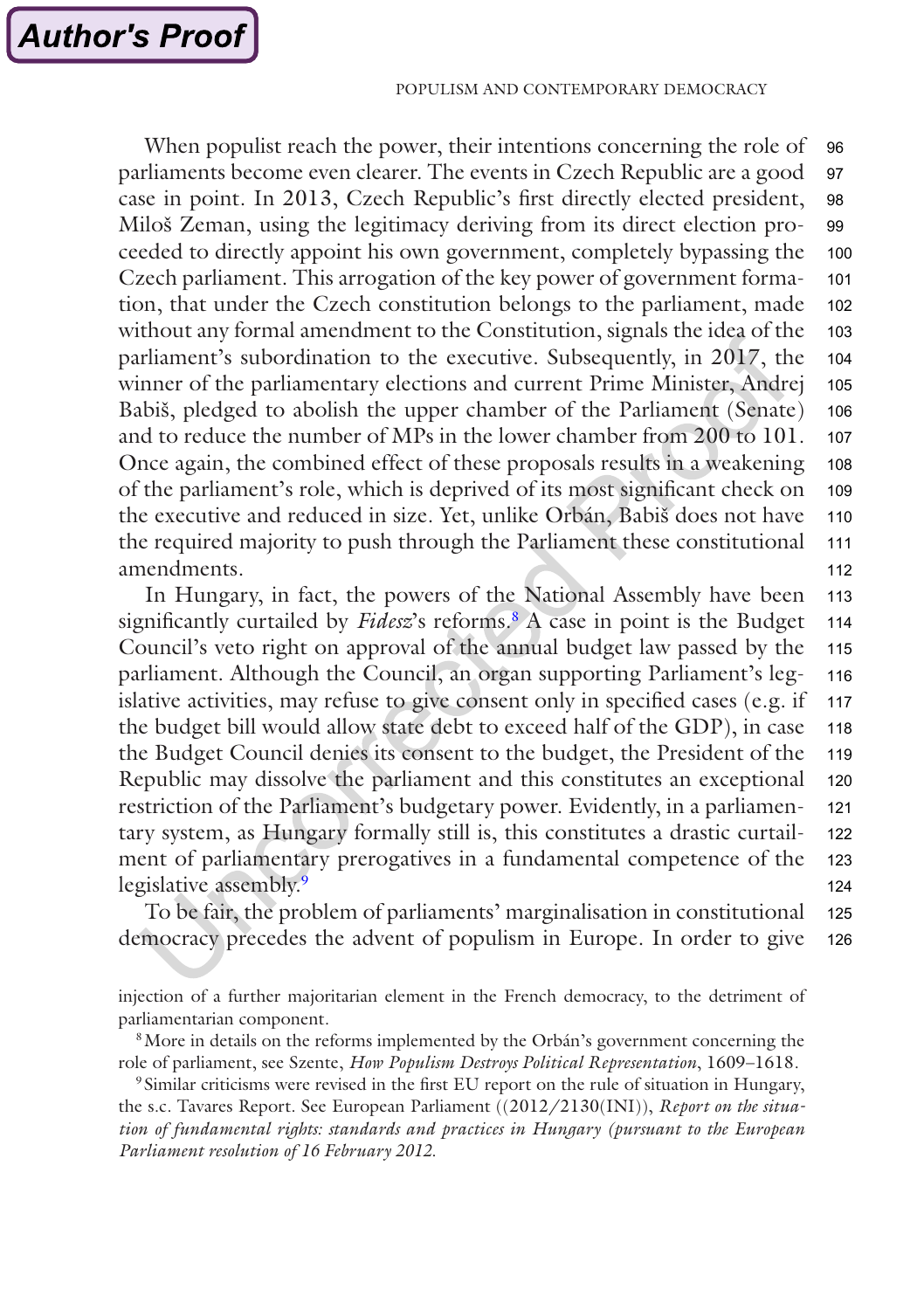rapid answers to crises that have afflicted the European societies in the last two decades, executives became indeed primary norm-producer, reducing parliaments to mere validators of executive's actions (Curtin 2014). This shift of decision-making powers from the legislative to the executive opened up a legitimacy creep in constitutional democracy, that during the COVID-19 pandemic emerged in all its evidence.<sup>10</sup> Yet, populism rather than fixing it enlarges the creep by delegitimising the representative function of parliaments, portrayed as unnecessary and costly intermediary institutions, and introducing check on parliamentary law-making powers. 127 128 129 130 131 132 133 134 135

As regards the populist preference for direct democracy, we have to begin by noting that one of the most visible consequences of the advent of populist politics in Europe has been a more intensive use of the referendum. The referenda celebrated in the UK on Brexit, in the Netherlands on the EU-Ukraine agreement, in Greece on the conditions imposed by the ESM for receiving financial assistance, in Hungary on the application of the migrant-quota, the referenda on same-sex marriage in Romania and Slovenia, and the illegal referendum on the independence of Catalonia, only to mention the most relevant, can indeed be all considered symptoms of a populist rhetoric. 136 137 138 139 140 141 142 143 144 145

The Catalan illegal referendum that took place on 1 October 2017 well exemplifies the dangers inherent in the populist pretence to embody the popular will. The law declaring the referendum was approved by the Catalan parliament on 6 September 2017 along with the Law on legal transition and foundation of the Republic of Catalonia, containing a 'provisional constitution' of the Catalan Republic, which was approved the next day. Both bills were approved with disregard of the rules disciplining the legislative process, in particular regarding the opposition's rights. More importantly, Article 3 of both laws self-attributed to the two statutes supremacy over all conflicting norms, thereby including the Spanish Constitution and the Catalan Statute of Autonomy. The referendum law also stated that if the votes in favour of independence would be the majority, the result of the referendum would be binding with a simple majority, without requiring any participation or approval quorum. The Spanish Constitutional Tribunal declared the referendum unconstitutional on 17 October, $^{11}$  and the Law on legal transition null and void the following 8 146 147 148 149 150 151 152 153 154 155 156 157 158 159 160 161

<sup>10</sup>On this problem, see *Simonelli*, in this book.

<sup>&</sup>lt;sup>11</sup> STC 114/2017, of 17 October 2017.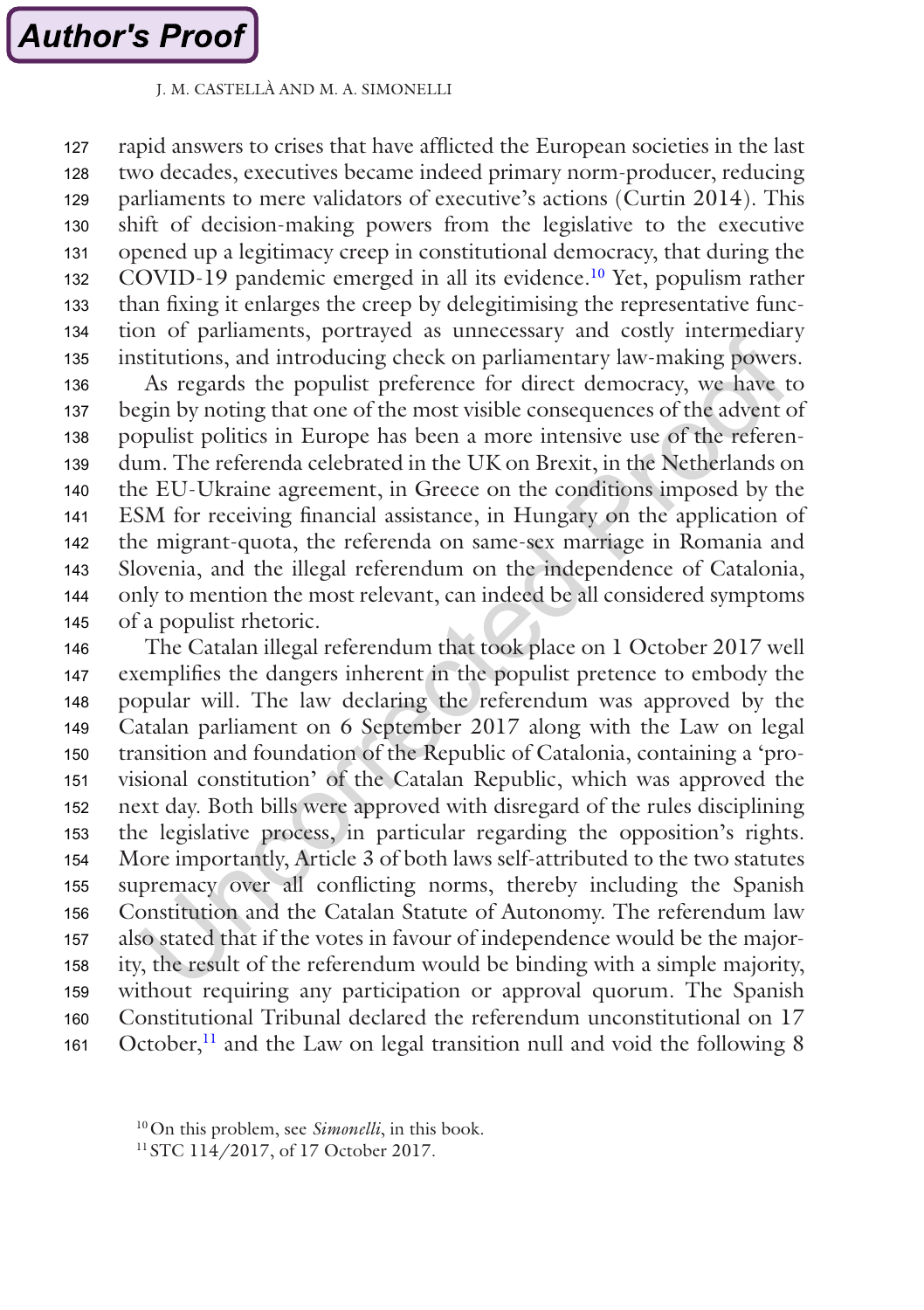November.12 In the latter judgement, the Constitutional Tribunal stressed that the law was unconstitutional also according to the Statute of Autonomy of Catalonia which requires a two-third majority in the Catalan parliament for any change to Catalonia's statute. 162 163 164 165

What the Catalan secessionist process demonstrates is that the pretence of populist parties to speak in the name of the people, which is depicted as a monolithic bloc, even at a subnational level, tends to refuse the checks inherent in constitutional democracy even and ultimately affect the rights of minorities which are not taken into account in the populist discourse.<sup>13</sup> As a matter of fact, the Catalan referendum of 2017, the governmentsponsored referendum held in Hungary on the mandatory relocation of refugees,14 and those, always sponsored by the government, on the ban of same-sex marriage in Romania and Slovakia,<sup>15</sup> all saw the participation of a minority part of the electorate—in all of them turnout was lower than 50%—thus demonstrating that the populist agenda is not always in line with the people's will. 166 167 168 169 170 171 172 173 174 175 176 177

The risk of marginalisation of minorities is particularly high in homogeneous societies, such as those of Central Eastern European states. Here, the exclusivist reference of populist parties to their people, in fact, results more often in a lowered protection of the rights of minorities and marginalised groups. The examples that can be offered in this regard are numerous: from the constitutionalisation of the prohibition of homelessness in Hungary to the challenges by Hungary and Slovakia of the Council Decision on the relocation of refugees among Member States, and the restrictive stance of all Central Eastern European states towards LGBTQ rights. 178 179 180 181 182 183 184 185 186 187

All in all, even though populist parties do not seek to overcome representation as such—even populist governments, despite often being illiberal, remain tied to electoral legitimacy (Finchelstein [2017\)](#page-20-0)—populism appears to reject the very foundation of representative democracy. Populist parties indeed pretend to be linked directly with the people, bypassing parliamentary intermediation. Also, in the ideas of populist parties, the 188 189 190 191 192 193

**Author's Proof** 

<sup>&</sup>lt;sup>12</sup> STC 124/2017, of 8 November 2017.

<sup>13</sup>More extensively on the Catalan secessionist process, see *González Campañá*, in this book.

<sup>14</sup> Ibid., 8.

<sup>15</sup>On these referenda, see Kuzelewska, ̇ *Same-Sex Marriage – A Happy End Story?*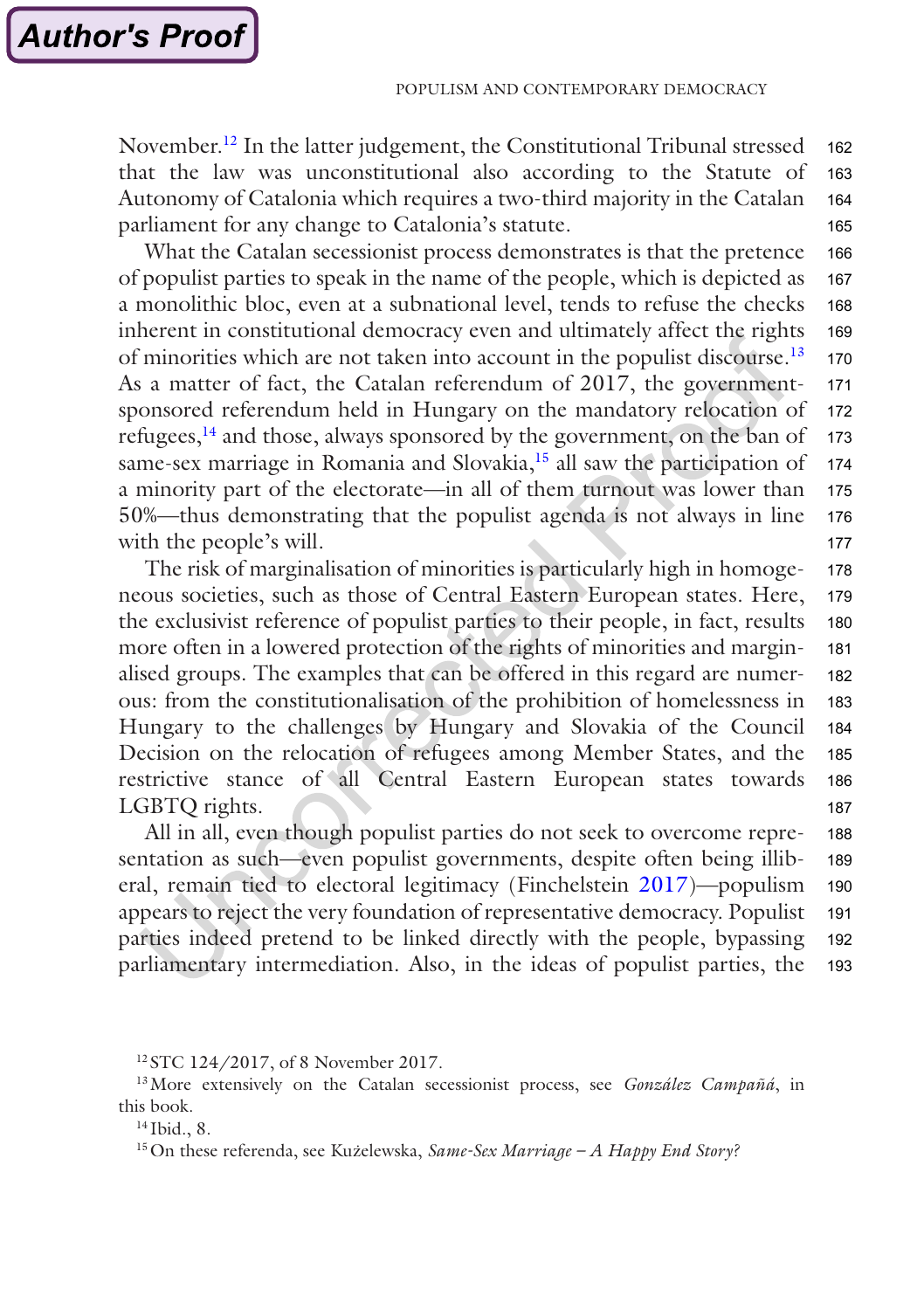most genuine form of democracy is direct and participatory democracy,<sup>16</sup> hence they tend to advocate for referenda in the most important matters of the political agenda, for example, EU membership. The use of referenda however betrays the populist conception of the representative democracy as the rule of the majority, where no space is reserved for the dialogue with minorities. In a nutshell, in the populist discourse, democracy and representation go hand in hand until the limits and gridlocks inherent in representative democracy collide with the idea of democracy populist parties have. 194 195 196 197 198 199 200 201 202

#### 3 Populism and Counter-Majoritarian Institutions: Constitutional Courts, Judicial Councils and Independent Authorities 203  $204$ 205

206

## *3.1 Populism and Judges*

In its quest for reinstating the legitimacy of the political system, populism identifies various enemies. First and foremost, the organs are deputed to safeguard and enforce the respect for the rule of law, that is, constitutional and ordinary judges. 207 208 209 210

What is particularly heinous for populists is the sophisticated version of the rule of law adopted in the European context, inasmuch as it envisages strong constitutional courts checking the legality of the acts of the political branches.17 The role of constitutional courts is substantially undisputed by populist parties in Western Europe—with the possible exception of Catalan independentists—in Central Eastern European States, conversely, constitutional judges have been frequently the target of attacks by populist governments.18 During the transition to democracy of post-communist countries, a body entitled to perform judicial review of legislation was made a requirement under the 'Copenhagen criteria' and, generally speaking, all the constitutional jurisdictions of those States showed a somehow surprising readiness to overturn important statutes, often frustrating 211 212 213 214 215 216 217 218 219 220 221 222

<sup>16</sup>The use of instruments of participatory democracy is a typical feature of left-wing Latin American populism. In Europe populist parties.

17Venice Commission, CDL-STD(1993)002-e, *Models of constitutional jurisdiction*— Science and technique of democracy, no. 2 (1993), 3.

18A comprehensive comparative account of these reforms is contained in *Granata-Menghini*, in this book.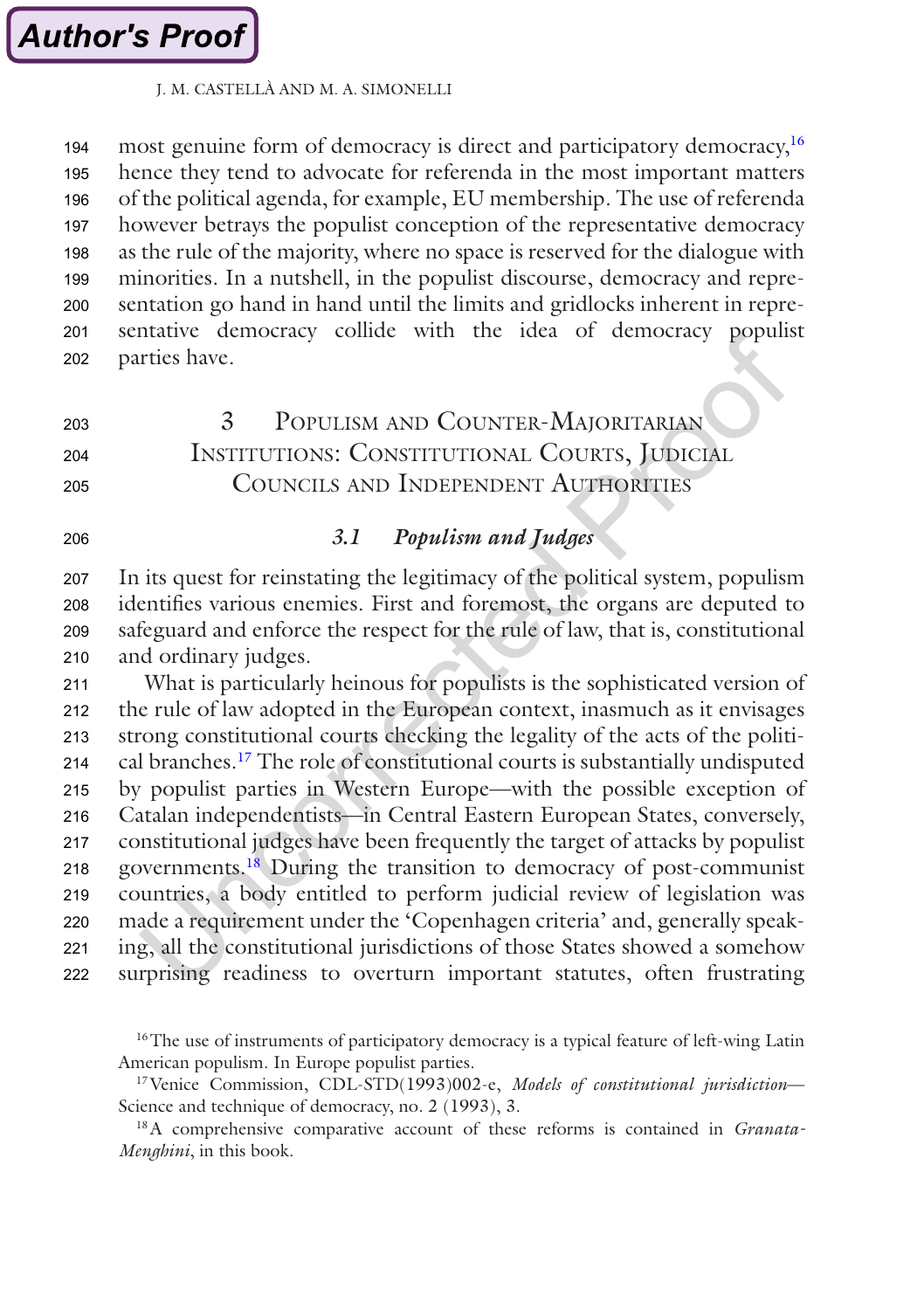genuine attempts of reforms by incumbent governments (Schwartz [2000](#page-21-0)). Among these courts, the most active was the Hungarian Constitutional Court, that during the 1990s, acted as the guardian of the democratic transition. The Hungarian Constitutional Court was an example of judicial activism especially with respect to the transposition of European standards concerning the rule of law, fundamental right and democracy in the country. Yet, in the end, the most powerful constitutional jurisdiction in Central Eastern Europe was the target of the most ferocious attack on its prerogatives and independence. By packing the constitutional courts with government-friendly judges and by shrinking its jurisdiction and the rules of standing (Halmai 2019), the populist governments conveyed the message that the will of the ruling majority, being legitimated by the popular vote, cannot be subjected to the scrutiny of unelected bodies. 223 224 225 226 227 228 229 230 231 232 233 234 235

Nevertheless, it would be erroneous to identify a causal link between judicial activism in constitutional adjudication and a populist backlash against constitutional judges. The constitutional courts of Slovakia and Czechia, in fact, were able to reassert their position in the political system without abandoning an activist stance *vis-à-vis* populist politics. Significantly, both courts embraced the doctrine of unconstitutional constitutional amendments:<sup>19</sup> the Czech court in 2009, and the Slovak one in 2016.20 This doctrine, which represents the ultimate consequence of judicial activism, essentially empowers constitutional courts to strike down constitutional amendments and legislation for incompatibility with the higher principles of the constitution, sometimes identified by the judges themselves.21 Even this 'extreme' form of judicial activism did not cost the two courts their independence. In the Slovak case, on the contrary, this judicial doctrine was adopted in the aftermath of a constitutional crisis, during which the President of the Republic refused to appoint three new judges to the Constitutional court, notwithstanding a ruling from the Constitutional Court that this constituted a violation of the Slovak Constitution.22 After the 'surrender' of the President of the Republic, who finally appointed the three judges, and the election of a new liberal 236 237 238 239 240 241 242 243 244 245 246 247 248 249 250 251 252 253 254

19For a detailed illustration of this theory, see Roznai, *Unconstitutional Constitutional Amendments.*

<sup>20</sup> Judgement of Slovak Constitutional Court of 30 January 2019.

<sup>21</sup> In legal systems where the constitution contains an eternity clause, as is case for Germany, the application of this doctrine is obviously less controversial.

22A complete illustration of this constitutional crisis can be found in the I-Connect Symposium on the case. The first episode of the saga is available at [http://www.iconnect-](http://www.iconnectblog.com/2018/01/symposium-slovak-appointments-case-introduction/)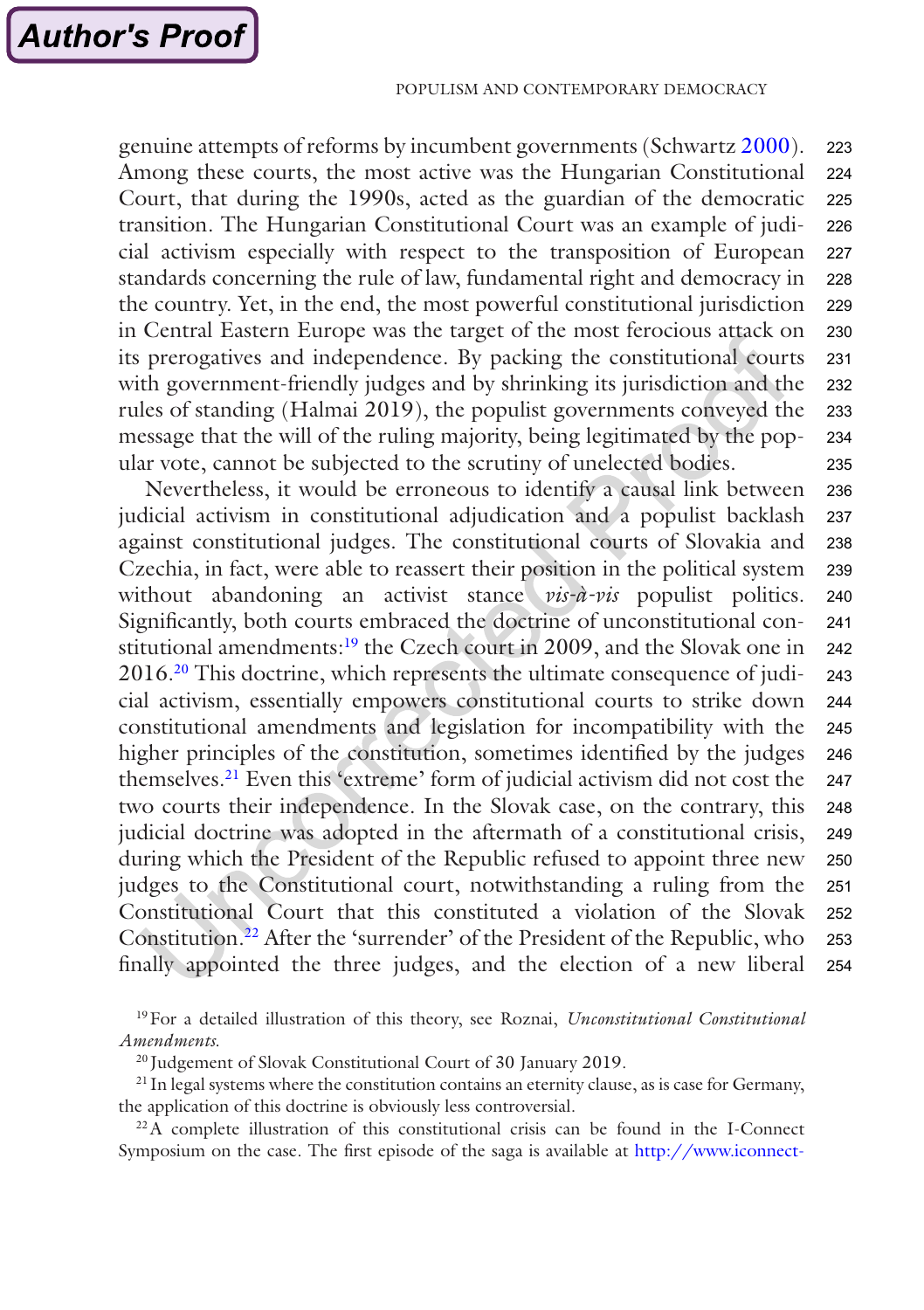pro-European president, Zuzana Čaputová, it can be safely affirmed that, notwithstanding its judicial activism, the Czech Constitutional Court resisted the populist tide. 255 256 257

Also, the independence of ordinary judges has been put into question, especially in Central Eastern European countries, by populist parties challenging the validity of the European model of judicial independence. 258 259 260

After the collapse of the Soviet Union, these countries, looking forward to joining the European Union, swiftly moved towards the European model of judicial independence, in which the key institution guaranteeing the independence of the judiciary is the judicial council.<sup>23</sup> In its version imposed on the Central European States as a requirement under the Copenhagen criteria, this model provides for a constitutionalisation of the judicial council, a majority of its members to be elected by the judges; and the transferral of all substantial decision-making powers concerning Judges' career to the body. A certain degree of politicisation is admitted through the provision that parliament shall elect a minority of members, normally with a qualified majority. 261 262 263 264 265 266 267 268 269 270 271

In countries that had experienced 50 years of communist rule, characterised by a full dependency of the judiciary to political power, the adoption of these European standards resulted, as characterised by AG Bobek, in an 'extreme swing from zero judicial independence to 200%' (Bobek [2008](#page-20-0)). Both Hungary and Poland followed this model, and it has been argued that it was the granting of too extensive self-regulatory competences to a judiciary that just came out from an authoritarian regime, without any serious vetting procedure, may have indeed represented a major cause of the backlash against judicial independence in the two countries (Kosař, Baros and Dufek 2019, 445). Conversely, in Czechia, the only country which resisted the pressure coming from the Commission and the Council of Europe to institute a judicial council, the judiciary appears to have better safeguarded its independence, notwithstanding the rule of law record of the Babiš government is far from being perfect. 272 273 274 275 276 277 278 279 280 281 282 283 284 285

[blog.com/2018/01/symposium-slovak-appointments-case-introduction/,](http://www.iconnectblog.com/2018/01/symposium-slovak-appointments-case-introduction/) last accessed 30 September 2021.

<sup>23</sup> Albeit the requirement to have an independent judiciary was not explicitly mentioned in the 'Copenhagen criteria, during the accession talks leading to the 2004 enlargement the Commission required all candidate States to provide sufficient guarantees for judicial independence. See Kochenov, *Behind the Copenhagen Facade*, 20.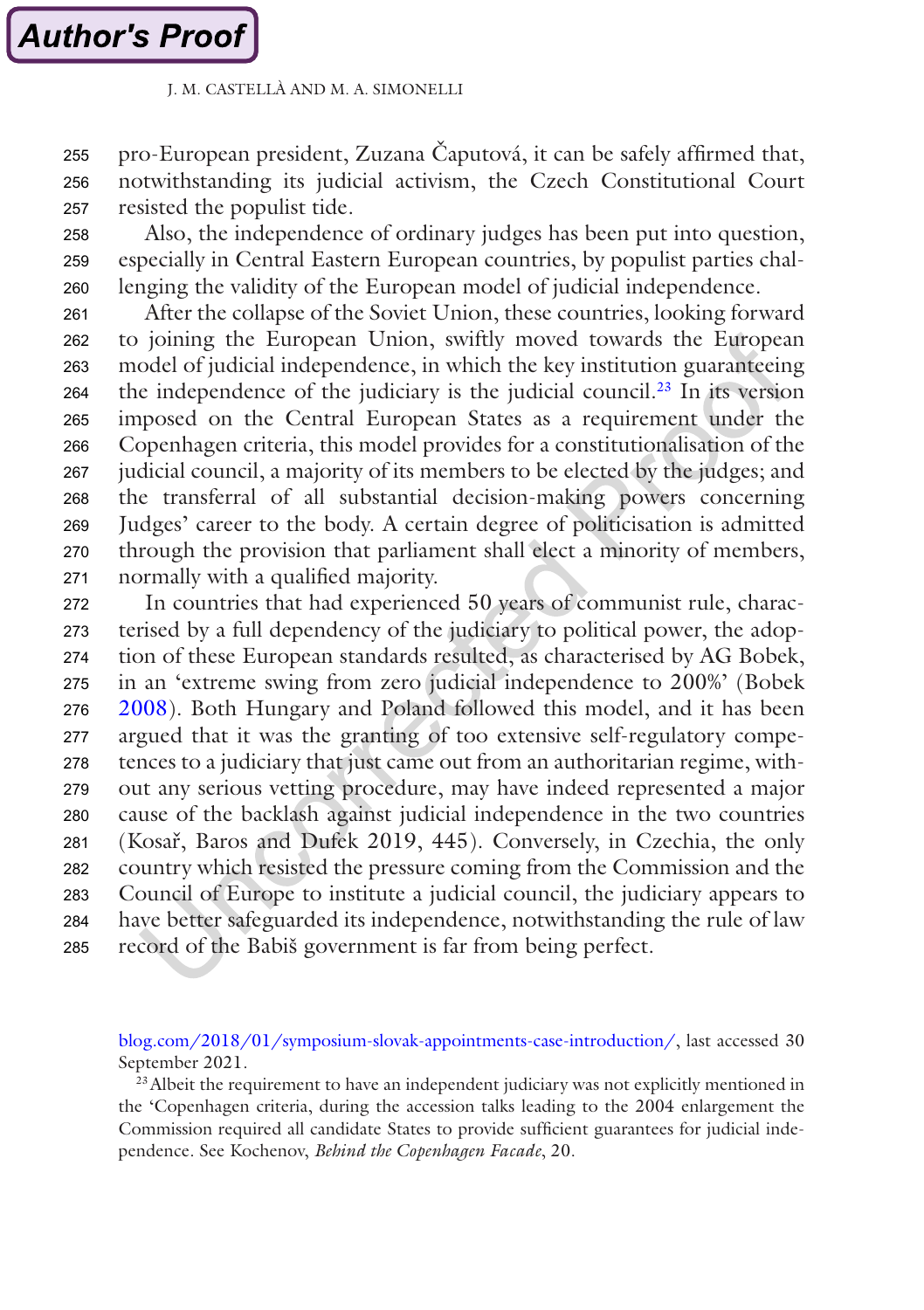Despite being the most common form of judicial self-government in Europe, also in Western Europe, the validity of this model has been challenged both by practice and by theory. 286 287 288

In practice, the major challenge came from Spain where, since 1985, it is the parliament who appoints the totality of the members of the judicial council.24 Notwithstanding the recommendations coming from the Council of Europe to give the judges a say in the composition of the judicial council,25 the proposal advanced in October 2020 by Prime Minister Sánchez to modify the appointment system to the judicial council fully maintains a system in which the parliament appoints the totality of the members. Further, as a response to the blockage of the renovation of the body by the opposition, it envisages a lowering of the majority required for the election of judicial council members<sup>26</sup> from three-fifth of the members of both chambers to absolute majority.<sup>27</sup> Thus, showing that intolerance to the gridlocks of representative democracy, and to judicial independence, is not exclusive to Central Eastern European populist parties. 289 290 291 292 293 294 295 296 297 298 299 300 301 302

Concerning the theory, already in 1983, Cappelletti criticised the European model, for the 'risk of corporative insulation of the judiciary' (Cappelletti [1983,](#page-20-0) 61). Cappelletti addressed his criticism especially to the Italian High Judicial Council, where he observed a situation of 'individual anarchy', consequence of a lax attitude of the body to exercise its control power over judges, and which led him to affirm that the Italian system 'might still be less fearful than one of dependency from the political power; it is not, however, necessarily less damaging' (Cappelletti [1983,](#page-20-0) 62). The problems that are currently afflicting the judiciary in Italy and Spain, attested by the worryingly bad performance of both countries in the EU 303 304 305 306 307 308 309 310 311 312

24Extensively on the Spanish judicial council, see Torres Perez, *Judicial Self-Government and Judicial Independence*.

<sup>25</sup> See GRECO Eval IV Rep (2013) 5E, Corruption prevention in respect of members of parliament, judges and prosecutors, adopted by on 6 December 2013. Recently the Greco repeated the necessity of a reform of the appointment system. See Greco RC4(2021)3, *Fourth Evaluation Round. Second Compliance Report*.

<sup>26</sup> Precisely, the proposal provides the lowering of the majority of 12 of the 20 members of the Spanish judicial council, as for the other 8 Article 122(3) requires a three-fifth majority of the members of both the Congress of Deputies and the Senate.

<sup>27</sup> Strong critics against these proposals were raised both by judges and by opposition parties. Appointments to the Spanish Judicial Council are blocked since December 2018.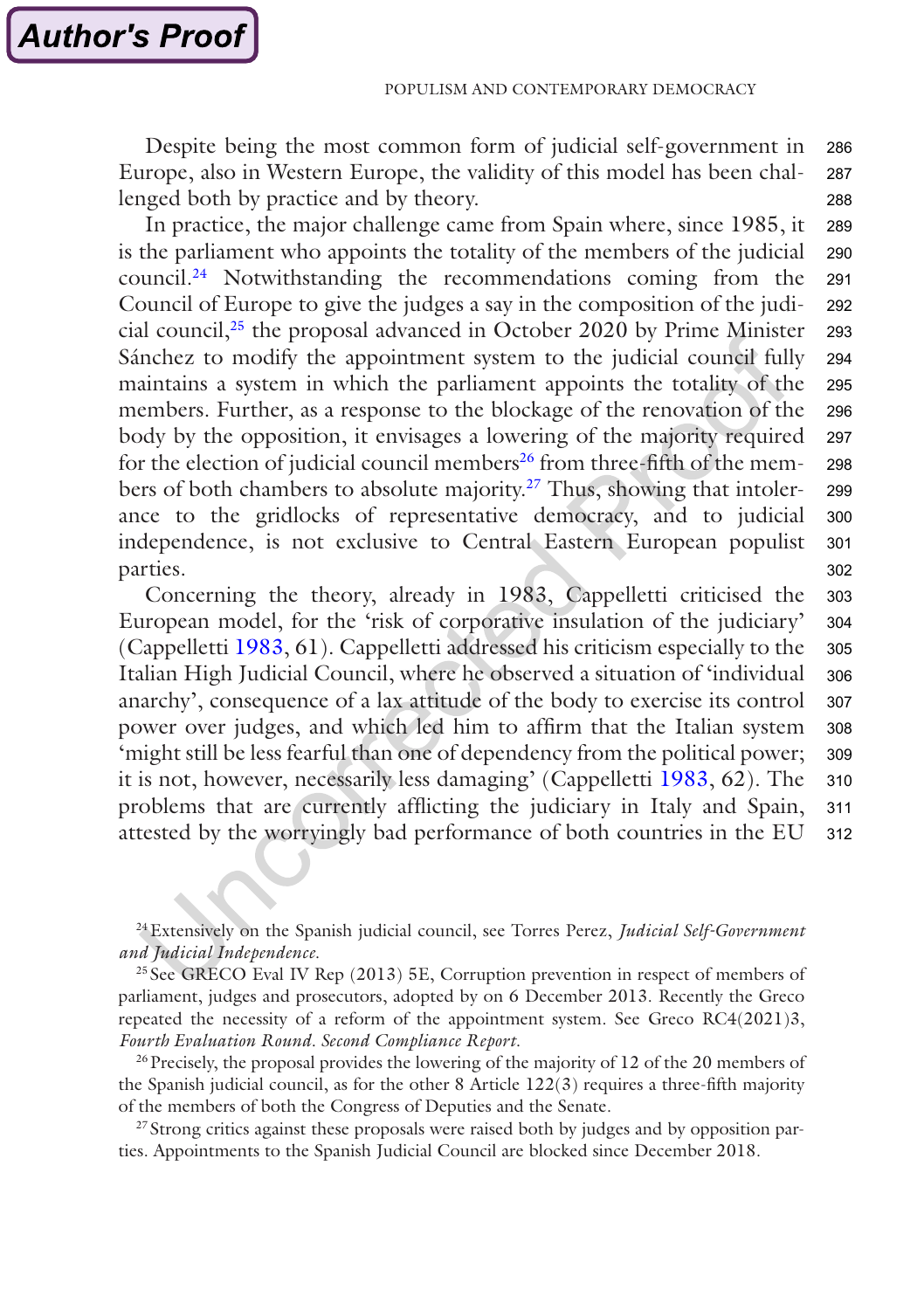Justice Scoreboard concerning the perceived level of judicial independence,<sup>28</sup> seem to have proved him right. 313 314

Probably then, the origin of the backlash against judicial independence is to be found in the blind acceptance of a model of judicial independence which was too unresponsive to political branches and societal needs. But, the solutions put forward by populists, court-packing, removal powers conferred on the ministry of justice and also the judicial council fully elected by the parliament cannot be considered a legitimate attempt to strike a fair balance between judicial independence and the democratic accountability of the judiciary. In this regard, the institutional set-up of other judicial councils across Europe may represent useful examples of how to reconcile these two apparently contradictory concepts. In the French *Conseil Supérieure de la Magistrature*, for instance, 14 of the 22 judicial council's members are elected by judges amongst themselves, and the other 8 need to be persons from the outside the judiciary, that is, lay members. Yet, in the panels deciding on appointments, judges are in a minority and in the compositions deciding on disciplining sit an equal number of lay and judicial members. Leaving aside, for the moment, the question of the concrete arrangements put in place to achieve this fair balance, it can be concluded that even though a certain degree of politicisation of the judiciary is unavoidable and even desirable, the populist reforms aiming at placing the judiciary under the majority control blur the separation of powers, thus undermining the very foundation of the rule of law. 315 316 317 318 319 320 321 322 323 324 325 326 327 328 329 330 331 332 333 334 335

Similar conclusions apply to populist reforms concerning constitutional courts. These reforms cannot be considered a proportionate reaction to an excessive judicial activism; they should be rather treated as symptoms of the populist malaise to accept any limit to the sovereign will of the people. The possibility of declaring a piece of legislation null and void for being in violation of the constitution is the ultimate consequence of the basic tenet of the rule of law: governors, including ruling majorities, are not above the law. The populist refusal of this fundamental principle renders hard to reconcile populism with the rule of law and its guardians.<sup>29</sup> 336 337 338 339 340 341 342 343 344

<sup>&</sup>lt;sup>28</sup> According to the 2021 EU Justice Scoreboard, the perceived independence of the judiciary in the two countries is amongst the lowest in the EU, with more than 60% of the interviewed declaring to consider the level of judicial independence fairly or very bad. See 2021 EU Justice Scoreboard, 41. Available at: [https://ec.europa.eu/info/sites/default/](https://ec.europa.eu/info/sites/default/files/eu_justice_scoreboard_2021.pdf) [files/eu\\_justice\\_scoreboard\\_2021.pdf](https://ec.europa.eu/info/sites/default/files/eu_justice_scoreboard_2021.pdf).

<sup>29</sup>Extensively on the point, see de *Ghantuz Cubbe*, in this book.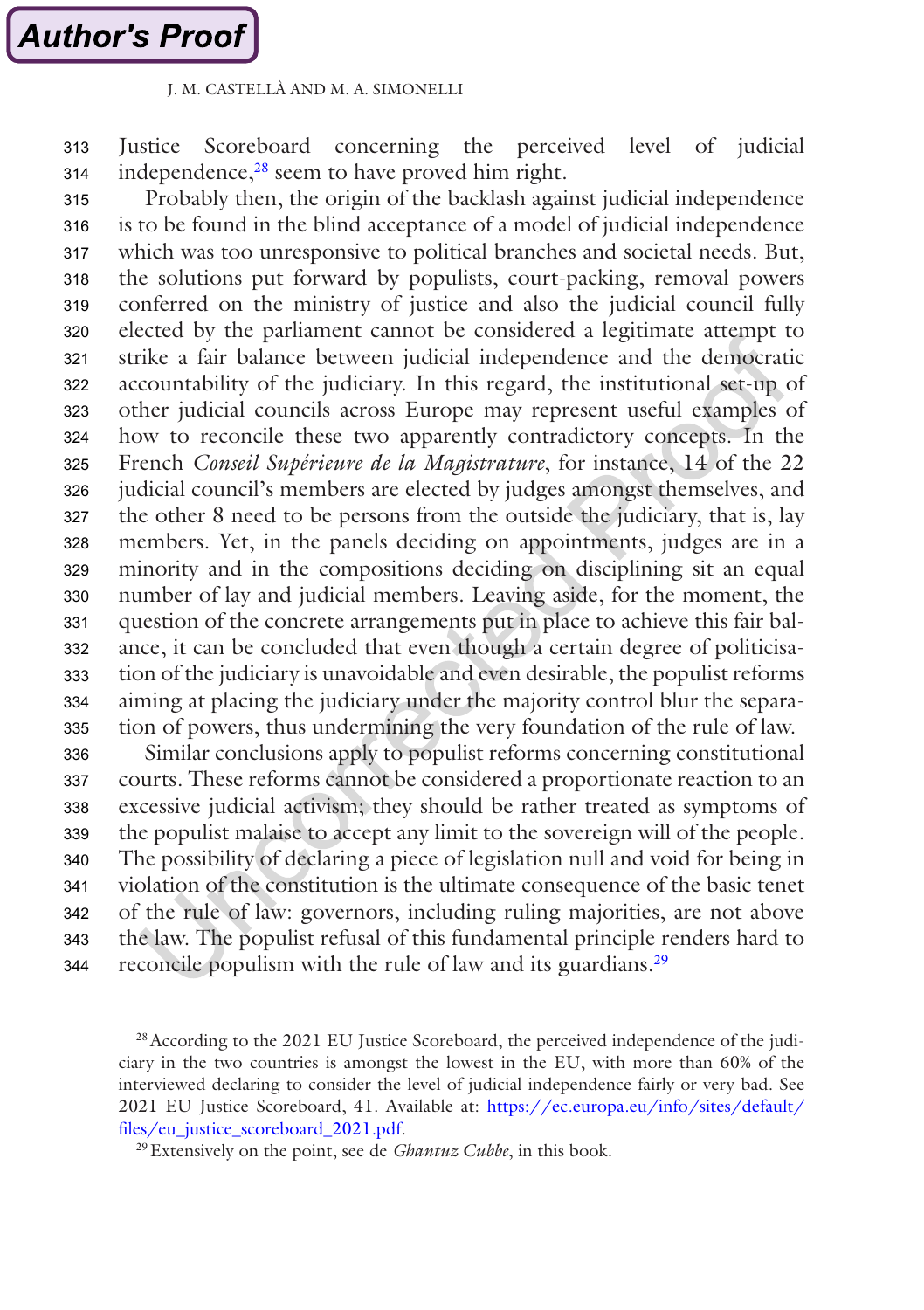More generally, it is the same idea of a constitution capable of fixing the boundaries of the majority will that appears incompatible with populism in power. In fact, when populists obtain the necessary majority, like in Hungary, they transform the national constitution into an instrument of everyday politics, shielding their reforms from judicial review (Landau [2012](#page-21-0), 189). Otherwise, they try to delegitimate the constitution and the compromise at its origin, by proposing reforms aiming at a total refashioning of the political system, emblematic in this sense is the 2018 proposal of constitutional reform by Greek Prime Minister Tsipras, or to capture the constitutional court to loosen down the constraint to its actions.<sup>30</sup> 345 346 347 348 349 350 351 352 353 354

## *3.2 Populism and Independent Authorities*

In contemporary constitutional democracy, the judiciary and the constitutional courts are not the only counter-majoritarian powers. Especially in new democracies, independent public bodies with the function of monitoring or directly carrying out the exercise of sensitive executive functions, like the organisation of elections, the regulation of media and the oversight over the compliance with fundamental rights by public administrations, are becoming a common feature (Rose-Ackerman [2012](#page-21-0), 676). These bodies, electoral commissions, media regulatory authorities and ombudsmen shall be counted amongst counter-majoritarian powers, as long as they are not depending on the executive. Given their nature, populist governments end up colliding with them at some point, and indeed, the capture of oversight authorities is just another page of the populist playbook, the one about tightening the grip on power by rigging electoral competition. 356 357 358 359 360 361 362 363 364 365 366 367 368 369

As usual, Hungary and Poland are paradigmatic in this regard. In a nutshell, Orbán packed all the independent entities within the executive branch, including the Electoral Commission, the Budget Commission, the Media Board and the Ombudsman office, in most of the cases simply by removing incumbent members.<sup>31</sup> The negative effects of such a move are particularly visible in the case of the Electoral Commission, whose function is to ensure the fairness of all electoral consultations. The Orbán government proceeded to modify the composition and powers of the 370 371 372 373 374 375 376 377

355

<sup>30</sup>This is the case of Poland. See *Granat*, in this book.

<sup>&</sup>lt;sup>31</sup> For more details on the attack on the Hungarian independent authorities, see Carlino, *Ungheria: le autorità indipendenti e la 'democratic erosion*'.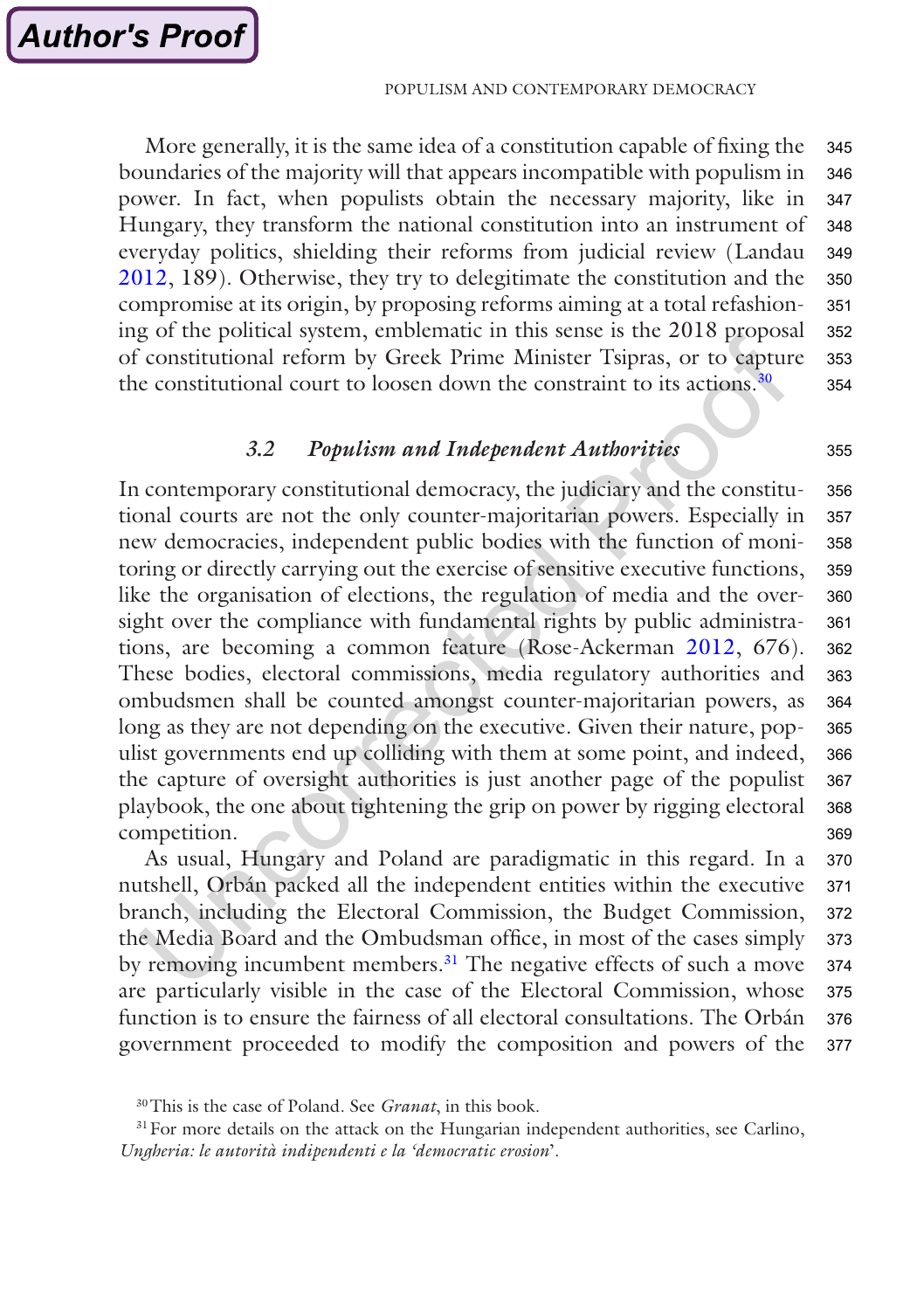body in 2013; contextually, he also removed all the incumbent members.<sup>32</sup> The most worrying feature of the reform is the distinction between elected and delegated members. Whilst the latter are elected by the parliament with a two-third majority for a mandate of nine years, the delegated members, chosen by the opposition parties, took office just after the inauguration of the Parliament and their mandate ends the government calls for a new election, that is, they are not sitting in the Electoral Commission during the legislative elections, when their presence is most needed. 378 379 380 381 382 383 384 385

The Polish PiS instead pursued the strategy of capturing the media system to prevent political pluralism. In December 2015, the PiS began its attack on the media independence and pluralism with a law that disposed the premature termination of the mandate of all the members of the National Broadcasting Council, a body provided by the Polish Constitution for the safeguard of the right to information and the public interest regarding radio broadcasting and television, and the temporary shift of its responsibilities to the treasury minister. In June 2016, the parliament passed legislation creating a parallel National Media Council, which was attributed the power to appoint and dismiss the members of the governing bodies of the public media.<sup>33</sup> The body consists of five members, three appointed by the parliamentary majority and two by President of the republic on the advice of opposition parties. Finally, in December 2017, the parliament passed a law terminating the mandates of the boards of all public-service broadcasters and gave each broadcaster a new board, whose members can be appointed and dismissed at any time by the Ministry of the Treasury.34 386 387 388 389 390 391 392 393 394 395 396 397 398 399 400 401 402

Such a dependency, in a context in which the National Media Council is already controlled by the parliamentary majority, threatens pluralism in the media sector, which according to the Venice Commission, is an essential element of a democratic society.35 403 404 405 406

Albeit it is hard to elaborate clear-cut categorisation amongst the vast array of independent authorities that can be found in European 407 408

32Act XXXVI of 2013 on Electoral Procedure.

<sup>33</sup>Rule of Law Report 2020.

<sup>34</sup>More in details on the attack on freedom of expression by the Polish Government, see Fomina and Kucharczyk, *The Specter Haunting Europe.*

35CDL-AD(2005)017, *Opinion on the compatibility of the laws 'Gasparri' and 'Frattini' of Italy with the Council of Europe standards in the field of freedom of expression and pluralism of the media*, paras. 36 and 260, cited in CDL-PI(2020)008, *Compilation of Venice Commission opinions concerning freedom of expression and media,* 7*.*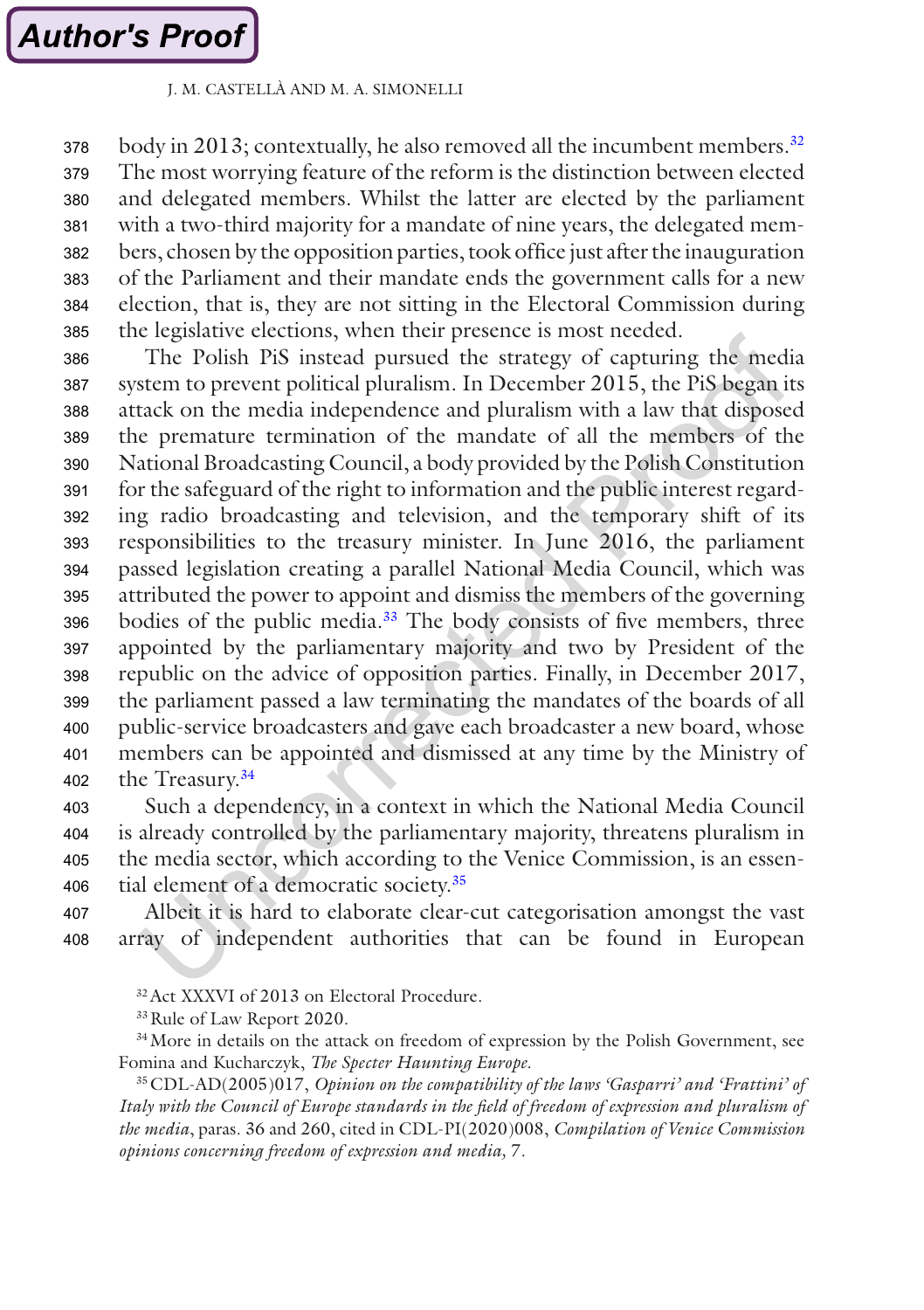democracies, it is possible to distinguish between independent authorities of a counter-majoritarian nature and authorities with regulatory powers on highly technical and complex matters, like competition authorities or authorities for the regulation of financial markets. These latter lack a counter-majoritarian character—as a matter of fact, they are normally instituted within the executive—and they are better defined as nonmajoritarian institutions, in as much as they are excluded from the circuit of political representation. Originally a characteristic feature of the US system, those kind of authorities became increasingly common also in Europe, where the EU pushed for a significant depoliticisation of the public sphere, to be realised by conferring regulatory powers to experts composed bodies (De Somer [2017\)](#page-20-0). 409 410 411 412 413 414 415 416 417 418 419 420

The ensemble of these authorities is normally referred to as technocratic governance, defined as a system in which the legitimacy of decisionmaking is based on the rationale that, given the growing complexity of contemporary society, we should let the experts rule. In the last decades, the growth—both in number and competences—of regulatory agencies, has been uncontrolled, causing a marginalisation of the parliament's role.<sup>36</sup> Hence, in this regard, populism and technocratic governance are related phenomena as they both produce an imbalance in the separation of powers (Bickerton and Invernizzi Accetti [2017;](#page-20-0) Ackerman [2000\)](#page-20-0). Yet, if technocratic governance relies on the assumption that complex decisions should be based on technical expertise, to the detriment of the democratic legitimacy of decision-making, populism essentially argues the opposite, the people always know what is best for them. A clash between technocratic institutions and populism is thus unavoidable. This clash happened, first and foremost, with the European Union, the epitome of technocratic governance. 421 422 423 424 425 426 427 428 429 430 431 432 433 434 435 436

#### POPULISM AND THE EUROPEAN UNION 437

The exclusionary reference of the populists to their people cannot but affect the populist posture towards globalisation and transnational processes. In all populist narratives, international actors are indeed considered 438 439 440

<sup>&</sup>lt;sup>36</sup>Critics of technocratic governance point out that the delegation to regulatory authorities is actually a consequence of the political parties' failure to take decisions with long-term effects, as these may affect negatively their electoral performance, on which their permanence in power relies. See Pinelli, The Populist challenge 12–13.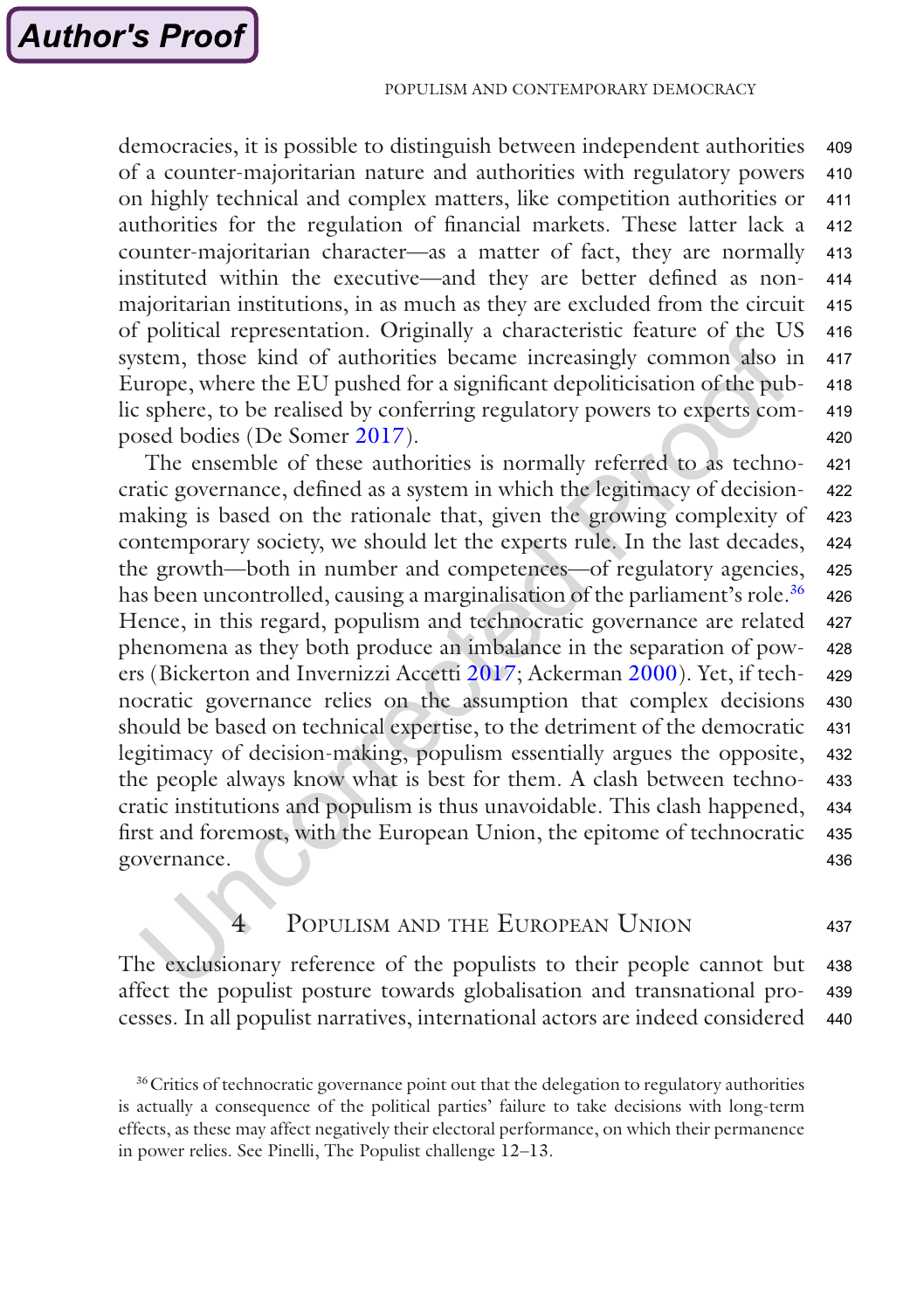enemies of the people. From the left, the mistrust towards internationalism is motivated by a globalisation process that has left behind poorly qualified workers and fragile groups. From the right, instead, the cosmopolitan and globalised society is presented as a menace for the cultural and ethnic identity of the national community. In this sense, a form of defensive nationalism can be considered a corollary of all forms of populism (De Marco 2020). 441 442 443 444 445 446 447

Needless to say, in Europe, the populist anger has been directed mainly towards the EU.37 Given its structural lack of direct democratic legitimacy and its strong reliance on technocratic governance, the EU makes an ideal enemy for populists, which depict it as an elite-driven project protecting the interests of the international financial establishment.<sup>38</sup> More so after the 2010 sovereign debt crisis, when the EU unresponsiveness to its citizens contributed to the growth of anti-European sentiment, helped populist parties to generate scepticism towards the EU integration process itself and increase their electoral consensus. 448 449 450 451 452 453 454 455 456

This scepticism has been translated by populists into various forms. When at the opposition, populist parties challenge the very substance of the integration process. As a matter of fact, virtually every populist party in the EU, albeit for different reasons, has at some point called for a referendum on the EU membership, the last in order of time being the German right-wing populist party *Alternative für Deutschland*. 39 Alternatively, they propose Treaty revisions to take back the competences transferred to Bruxelles, above all on economic and monetary policy, but also concerning the European free movement space, that is, the pillars of the EU project. In any case, the elites are accused of having been incapable of opposing to, or for being complicit in, establishing EU's supranational technocracy (Martinelli 2018, 63). 457 458 459 460 461 462 463 464 465 466 467 468

When they are on power, or with concrete perspectives of reaching it, populists' attitude towards the EU becomes more ambiguous. They abandon the idea of completely dismantling the EU, whilst keeping the demand for their national sovereignty to be 'restored', obviously opposing any further attempts towards an 'ever closer union' (Bugaric [2019\)](#page-20-0). Yet, they 469 470 471 472 473

<sup>39</sup> [https://www.politico.eu/article/germanys-far-right-afd-alternative-for-germany-to](https://www.politico.eu/article/germanys-far-right-afd-alternative-for-germany-to-campaign-on-possible-eu-exit-alexander-gauland/)[campaign-on-possible-eu-exit-alexander-gauland/](https://www.politico.eu/article/germanys-far-right-afd-alternative-for-germany-to-campaign-on-possible-eu-exit-alexander-gauland/) last accessed 30 September 2021.

<sup>37</sup> In this book, *Guerra* explains why it is rightly so.

<sup>38</sup>Arguably, national governments favoured this process, hiding behind the EU to justify failures and unpopular decisions. See, *Pinelli*, in this book.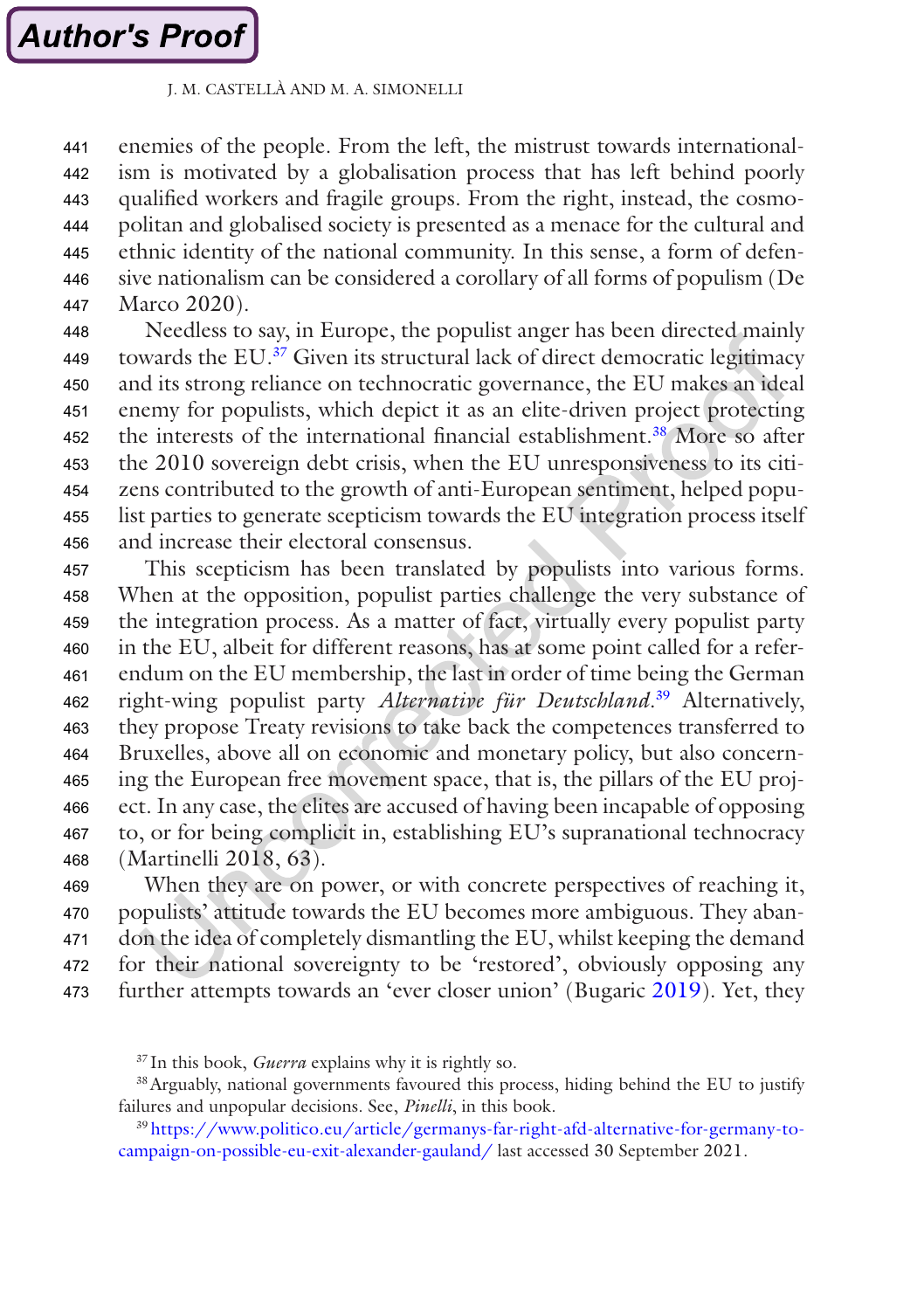continue to blame the EU for threatening the national identity by imposing from the above values that are extraneous to the country's constitutional traditions and for the supposedly uncontrolled flux of immigrants entering the EU territory. 474 475 476 477

At the same time, however, populist governments have strong incentives to maintain a good relationship with the EU. According to the data made available by the European Commission, all Central Eastern European Member States are net beneficiaries of EU funds, with Hungary and Poland being the two biggest net beneficiaries of the EU.<sup>40</sup> Also, the popular support for the European Union in populist-ruled countries remains quite high: according to the 2021 Eurobarometer, 56% of Hungarian and 55% of Polish trust the EU, with an even greater percentage of citizens having an optimistic view about the future of the Union.<sup>41</sup> Once again showing how the populist portrait of the society rarely corresponds to reality. 478 479 480 481 482 483 484 485 486 487 488

Leaving aside the question of what remedies the EU should deploy to counter democratic erosion in its Member States, $42$  as long as exiting the EU remains an unattractive option for both local societies and executives, the EU contributes to prevent and limit democratic erosion in its Member States. 489 490 491 492 493

40European Commission, *EU Budget 2018 Financial Report*, 75. Available at: [https://](https://ec.europa.eu/info/sites/default/files/about_the_european_commission/eu_budget/financial_report_web.pdf) [ec.europa.eu/info/sites/default/files/about\\_the\\_european\\_commission/eu\\_budget/](https://ec.europa.eu/info/sites/default/files/about_the_european_commission/eu_budget/financial_report_web.pdf) [financial\\_report\\_web.pdf](https://ec.europa.eu/info/sites/default/files/about_the_european_commission/eu_budget/financial_report_web.pdf) last accessed 30 September 2021. In 2018, the last year for which figures are available, the Hungarian government received from the EU five billions euros more than what it contributed to the EU budget, and the Polish twelve billions, making Poland the biggest net beneficiaries of the EU budget. Just to give a term of comparison, such funding accounted respectively for 43% and 56% of all public investment in the two countries in 2018. These data have been excerpted from the European Semester Reports for the two countries. See SWD(2018) 215 final, *Country Report Hungary 2018*, 10; SWD(2018) 219 final, *Country Report Poland 2018*, 14. Respectively available at: [https://ec.europa.eu/](https://ec.europa.eu/info/sites/default/files/2018-european-semester-country-report-hungary-en.pdf) [info/sites/default/files/2018-european-semester-country-report-hungary-en.pdf;](https://ec.europa.eu/info/sites/default/files/2018-european-semester-country-report-hungary-en.pdf) [https://](https://ec.europa.eu/info/sites/default/files/2018-european-semester-country-report-poland-en_1.pdf) [ec.europa.eu/info/sites/default/files/2018-european-semester-country-report-poland](https://ec.europa.eu/info/sites/default/files/2018-european-semester-country-report-poland-en_1.pdf)[en\\_1.pdf](https://ec.europa.eu/info/sites/default/files/2018-european-semester-country-report-poland-en_1.pdf) last accessed 30 September 2021.

41European Commission, *Standard Eurobarometer 95 Spring 2021.Public opinion in the European Union*, 10. Available at <https://europa.eu/eurobarometer/surveys/detail/2532> last accessed 30 September 2021.

42On this aspect, see *Krunke, Tornøe, Wegener*, in this book.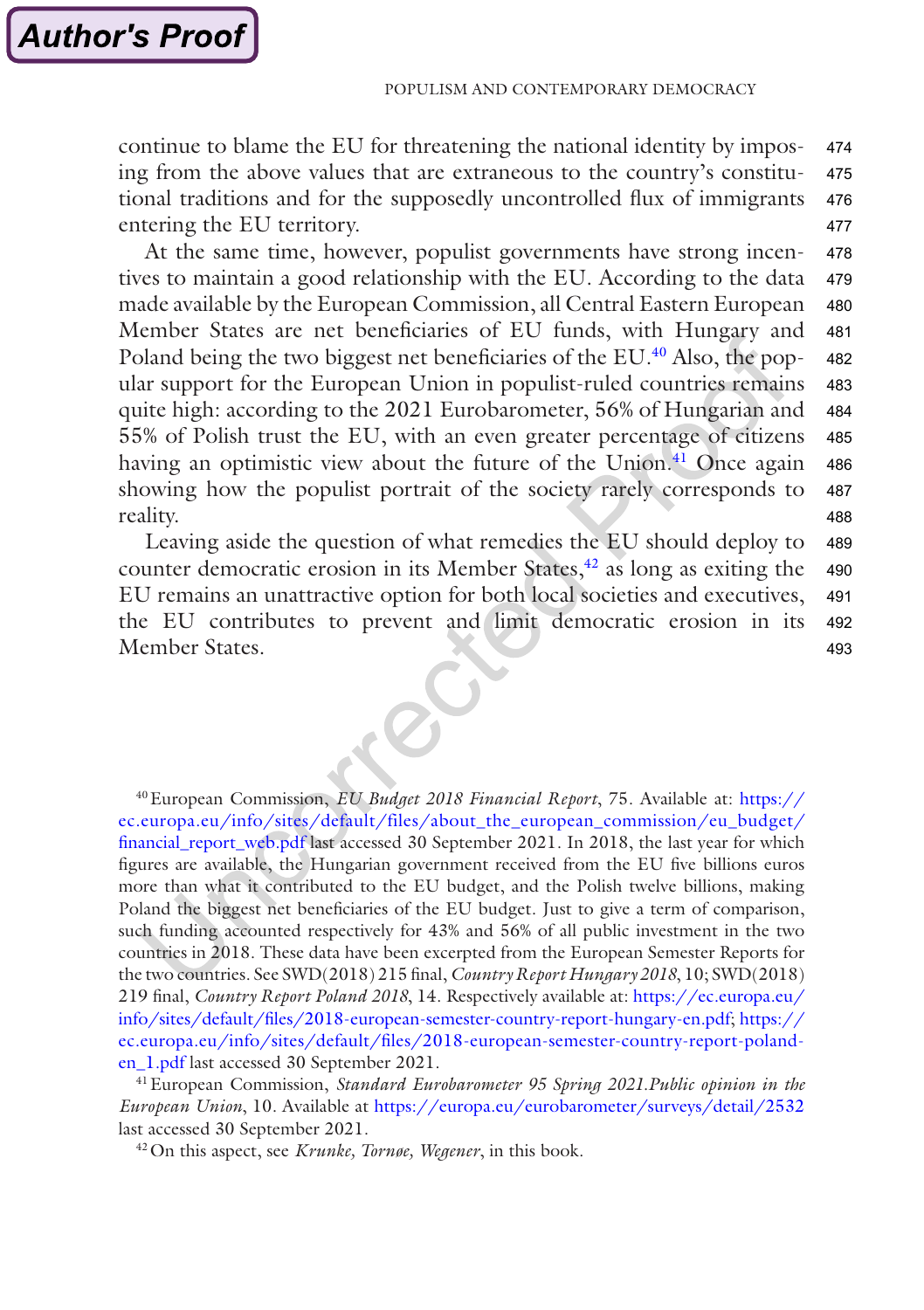494

## 5 Preliminary Answers

At this point, it is time to try to answer the questions posed at the beginning. 495 496

Concerning the impact of populism on representative democracy, it can be affirmed that the real goal of populism is not to reinstate the democratic legitimacy of the constitutional system, but rather to realise a centralisation of powers in the hands of the executive, frequently controlled by a charismatic leader. This produces, as a consequence, a marginalisation of parliaments as for debating public policies with the involvement of the opposition, and which manifests itself in various forms, spacing from the abolition of the upper house, the reduction of the number of MPs, to the introduction of control on individual MPs. Also, the claim 'we are the people', with its strong exclusionary character, is hardly compatible with the pluralistic nature of contemporary constitutional democracy as it often overlooks the real composition of the society and the respect for minorities. 497 498 499 500 501 502 503 504 505 506 507 508

The populist attitude towards counter-majoritarian institutions is even more straightforward. Populism rejects any constraint on the popular will imposed by unelected institutions and seeks to replace the delicate system of checks and balances of constitutional democracy, with a system where the will of the elected must prevail in any case. This overbearing emphasis on the majority rule, as the almost unique method of decision-making, leads to the creation of monistic systems in which all power is detained by electorally legitimate bodies, free from any possible controls (Tarchi [2018,](#page-21-0) 913): an attitude that embraces also the opposition and minority groups in Parliament, which are deprived of meaningful oversight powers and excluded from the participation in the appointment of counter-majoritarian institutions. 509 510 511 512 513 514 515 516 517 518 519 520

Any justification for the claims of populist constitutionalism focused mainly on institutional arrangements seems thus untenable. Whilst it can be agreed that theoretically populist constitutionalism aims to redress existing imbalances and flaws inherent in constitutional democracy, populist parties in power provide the wrong solutions to these problems (Ginsburg and Huq 2020, 68). More worryingly, they appear to act in bad faith, overstepping constitutional boundaries with the only aim to ensure their permanence in power. And, it is when they obtain the majority necessary to modify the constitution that populists become particularly dangerous, as they may cause constitutional democracy drifting towards authoritarianism. 521 522 523 524 525 526 527 528 529 530 531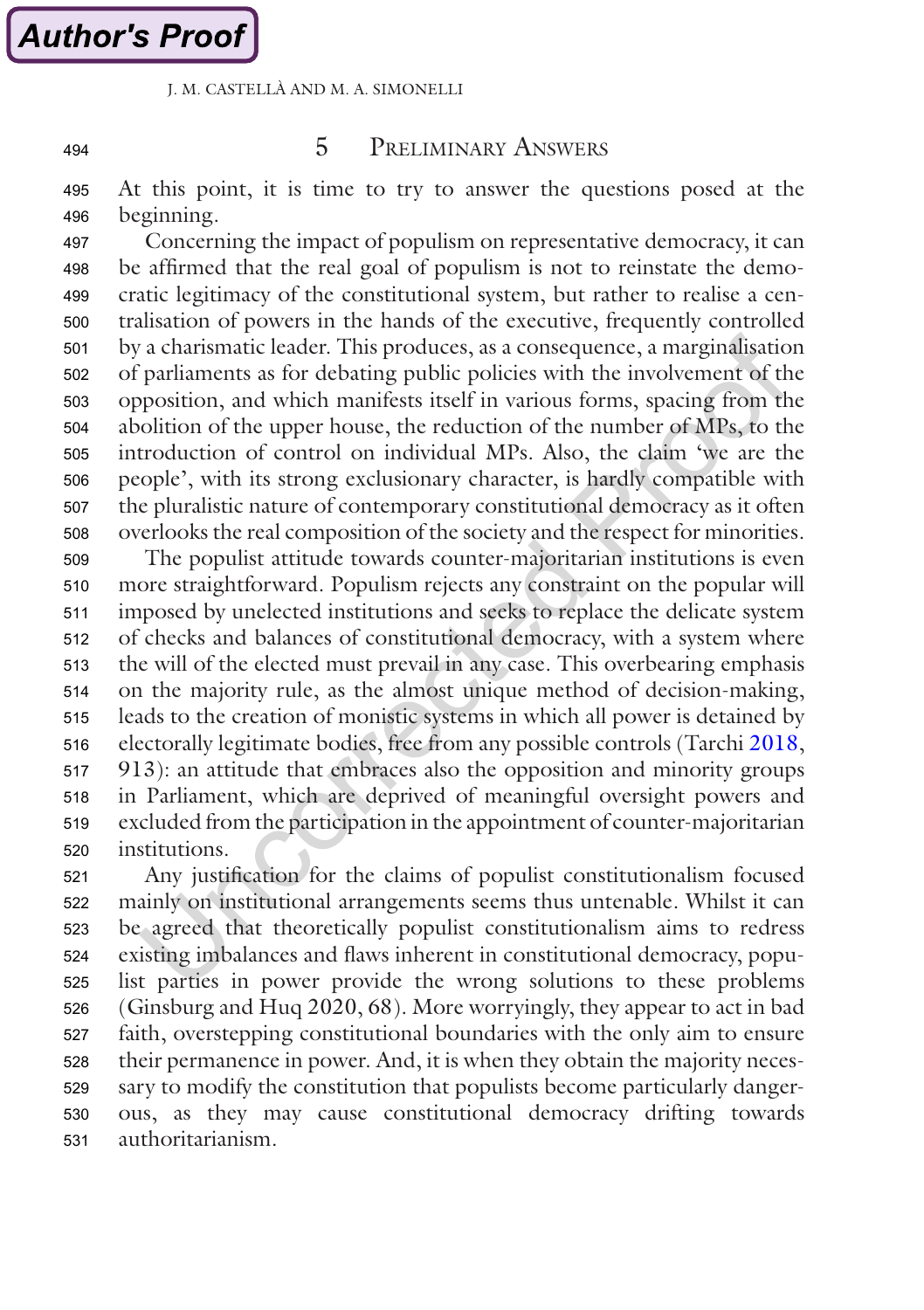Concerning the remedies, it may be true what David Landau affirms that the agenda to immunise constitutional democracy vis-à-vis the populist challenge is an almost impossible one (Landau [2012](#page-21-0), 259). Yet, this should not lead to the conclusion that checks and balances of constitutional democracy are irrelevant, the opposite. The involvement of a plurality of institutional and political actors, in conjunction with qualified majorities, in the appointment process of constitutional tribunals and judicial councils appears to be a successful strategy to limit the most detrimental effects of a prolonged populist rule. Multilevel governance is also a solution. As illustrated by the Catalan secessionist process, the existence of various levels of governance is an effective barrier to the spread of the populist contagion. In this sense, notwithstanding all the criticisms directed to Bruxelles, the role of the EU in countering populism may have been much more decisive than what the many apparent failures of the EU actions suggest. All in all, the answer to the populist oversimplifications may well be more complex in the design of democratic institutions. 532 533 534 535 536 537 538 539 540 541 542 543 544 545 546 547

However, without civic engagement, a voiceful public opinion and well-trained civil servants, even the best designed constitutional system is doomed to succumb to democratic erosion. After all, as wrote by Popper '[i]nstitutions are like a fortress. They must be well designed and manned', and 'the functioning of even the best institutions will always depend to a considerable degree, on the persons involved' (Popper 2011, 120), in other words, on each of us. 548 549 550 551 552 553 554

In conclusion, populism is not a corrective to constitutional democracy, because once the flaw is identified it does not do anything to amend it; on the contrary, it rubs salt on the democratic wound, exacerbating and exploiting the weaknesses of the constitutional system. As long as democracy is in good health, it is capable to absorb the populist impact for a while. But at some point, it needs to answer back. In this regard, the pandemic may have been a useful shock. 555 556 557 558 559 560 561

Independently of the legal aspects of the crisis management, $43$  national governments demonstrated substantial responsiveness to their citizens' concerns and needs, which seem to have put populism to sleep, as certified by the good electoral results of all traditional parties in national consultations across Europe. The suspension of the applicability of European budgetary rules and the launch of Next Generation EU, defined by Olaf Scholz as a 'hamiltonian moment' for the EU, have allowed European 562 563 564 565 566 567 568

<sup>43</sup>For an overview of the issues, see *Castellà*, in this book.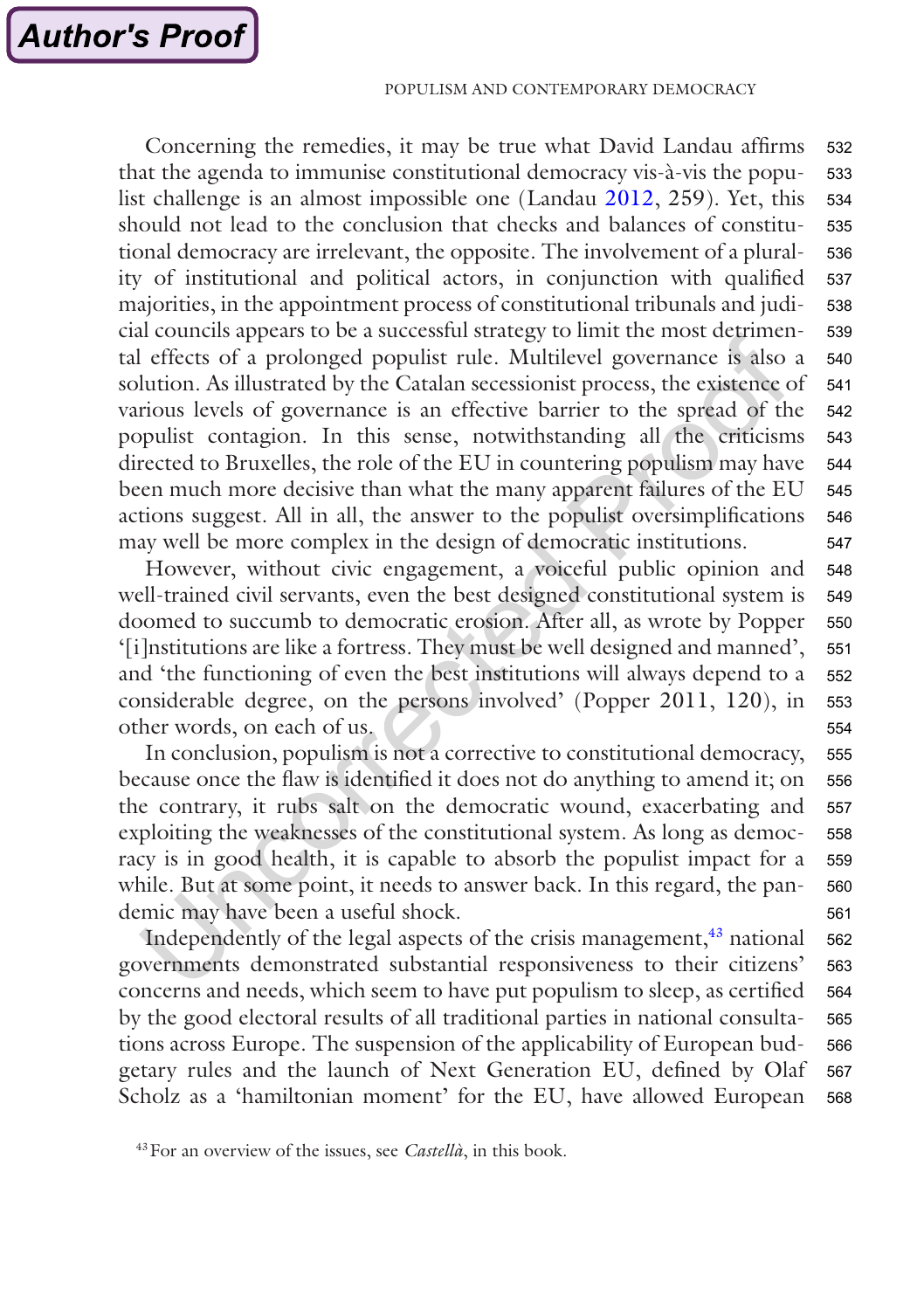<span id="page-20-0"></span>governments to support their economies with an unprecedented amount of public investments and hopefully marked a turning point in the EU integration process. 569 570 571

However, visible creeps remain in the institutional set-up of constitutional democracy, from executive dominance, and the consequent marginalisation of parliaments, to the blurred separation of powers between political branches and the judiciary. Those need to be fixed to prepare constitutional democracy for future challenges lying ahead. 572 573 574 575 576

577

## **BIBLIOGRAPHY**

- Ackerman, John. "Understanding Independent Accountability Agencies" in *Comparative Administrative Law* edited by Susan Rose-Ackerman, Susan and 578 579
- Peter L. Lindseth, 2010. 580
- Ackerman, Bruce. "The New Separation of Powers," *Harvard Law Review* 113, (2000): 633. 581 582
- Bickerton, Cristopher and Accetti, Invernizzi Carlo. "Populism and Technocracy," in *The Oxford Handbook of Populism* edited by Cristóbal Rovira Kaltwasser. Oxford: Oxford University Press, 2017. 583 584 585
- Bobek, Michal. "The Fortress of Judicial Independence and the Mental Transitions of the Central European Judiciaries."*European Public Law* 14, no.1 (2008): 99–123. 586 587 588
- BugariČ, Bojan. "The Two Faces of Populism: Between Authoritarian and Democratic Populism" German Law Journal (2019): 390–400. 589 590
- Cappelletti, Mauro. " "Who Watches the Watchmen?" A Comparative Study on Judicial Responsibility." *The American Journal of Comparative Law* 31, no.1 (1983): 1–62. 591 592 593
- Corrias, Luigi. "Populism in a Constitutional Key: Constituent Power, Popular Sovereignty and Constitutional Identity." *European Constitutional Law Review* 12, no.1 (2016): 6–26. 594 595 596
- De Somer, Stéphanie. *Autonomous Public Bodies and the Law: A European Perspective.* Edward Elgar 2017. 597 598
- Fioravanti, Maurizio. *Constitución. De la Antigüedad a nuestros días.* Trotta, 2011. 599
- Finchelstein, Federico. *From Fascism to Populism in History.* Berkeley*:* University of California Press, 2017. 600 601
- Fomina, Joanna and Kucharczyk, Jacek. "*The Specter Haunting Europe*: Populism and Protest in Poland." *Journal of Democracy* 27, no.4 (2016): 58–68. 602 603
- Ginsburg, Tom and Huq, Aziz Z. *How to save a constitutional democracy.* Chicago: Chicago University Press, 2018. 604 605